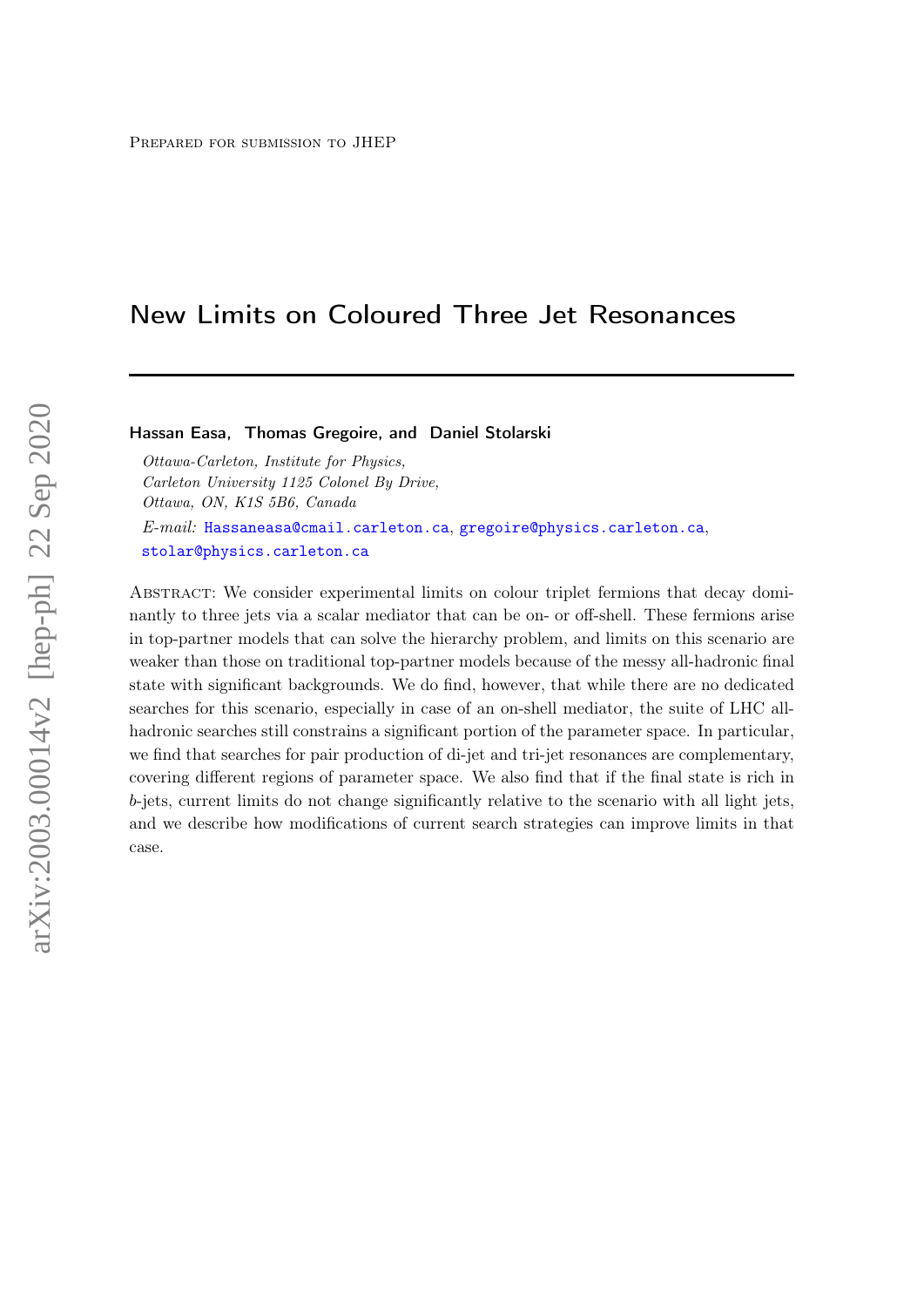# Contents

|             | 1 Introduction                                         | $\mathbf 1$    |  |  |
|-------------|--------------------------------------------------------|----------------|--|--|
|             | 2 Bounds from LHC Searches                             | $\bf{3}$       |  |  |
|             | CMS Pair-Produced Three-jet Resonances<br>2.1          | $\overline{4}$ |  |  |
|             | ATLAS Pair-Produced Di-Jet Resonances<br>2.2           | 8              |  |  |
| $3^{\circ}$ | <b>Heavy Flavour Scenario</b>                          | 11             |  |  |
|             | 4 Conclusion                                           | 13             |  |  |
|             | A CMS Three Jet Resonance Search                       | 13             |  |  |
|             | <b>B</b> ATLAS Di-Jet Resonance Search                 |                |  |  |
|             | C CMS Three Jet Resonance Search at $\sqrt{s} = 8$ TeV | 16             |  |  |
|             | D Multijet Background                                  | 17             |  |  |

#### <span id="page-1-0"></span>1 Introduction

With the discovery of the Higgs boson [\[1,](#page-18-0) [2\]](#page-18-1) at the large hadron collider (LHC), the Standard Model of particle physics (SM) is complete. The confirmation of the properties of the Higgs being SM-like and the lack of discovery of new physics at the TeV scale exacerbates the hierarchy problem: what cuts off the quantum corrections to the Higgs mass? One well known solution to the hierarchy problem poses the existence of fermionic top partners, fermions with the same quantum numbers as the top quark whose contributions to the Higgs mass parameter cancel those of the top quark. These can appear in composite Higgs models [\[3–](#page-18-2)[7\]](#page-18-3) and Little Higgs models [\[8,](#page-18-4) [9\]](#page-18-5).

In these models, top partners typically decay to a top quark and a Higgs or Z, or to a bottom quark and W. LHC searches for top partners in these modes are extensive, both in pair production [\[10–](#page-18-6)[19\]](#page-19-0) and in single production [\[20](#page-19-1)[–30\]](#page-19-2), with limits  $\approx$ 1.3–1.66 TeV on the mass of the top partners from the various searches depending on their branching ratios. Due to the lack of discovery, it is critical to explore alternative models, particularly those with different decay modes for the top partners. One could imagine, for example, decays involving a charged or neutral scalar [\[31–](#page-19-3)[33\]](#page-20-0), decays involving a top quark in association with a gluon or a photon [\[34,](#page-20-1) [35\]](#page-20-2), a neutral boson that subsequently decays to two photons [\[36\]](#page-20-3), a dark photon or a dark Higgs [\[37\]](#page-20-4), or a pseudo-scalar which promptly decays to a pair of gluons or b-quarks [\[38–](#page-20-5)[40\]](#page-20-6). In this work we consider the particularly challenging possibility of a final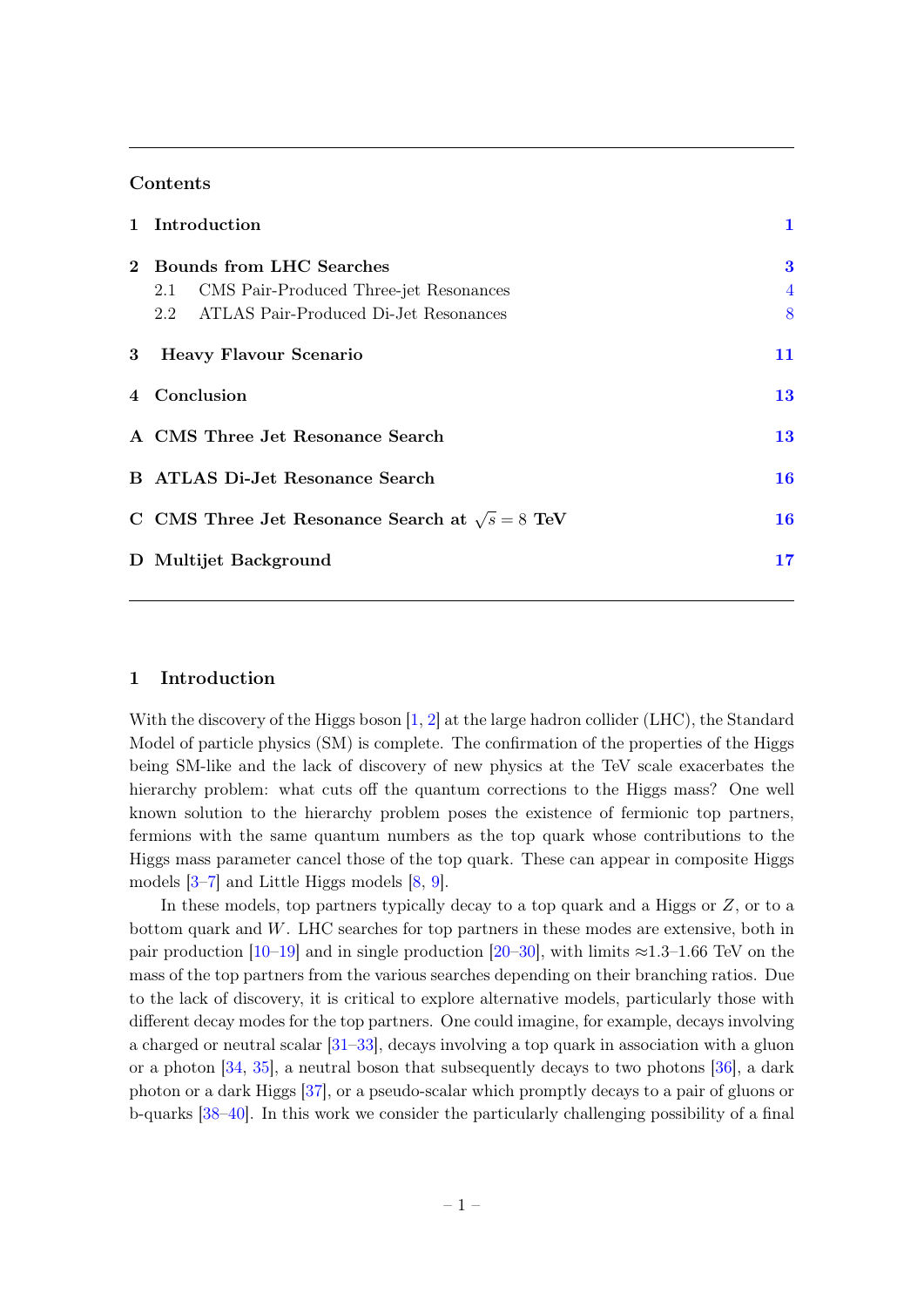<span id="page-2-0"></span>

Figure 1: Feynman diagrams for the conventional decay modes and the processes considered in this letter.

state with only hadronic activity and no leptons or missing energy and study the limits on the masses of such top partners.

We consider a simplified model for our top partners  $(T)$  which contains the following processes: T is pair produced via the strong interactions,  $pp \rightarrow T\overline{T}$ . It then decays to a light flavour quark  $(j)$  and a new scalar  $\eta$ , and that scalar decays to two light flavour jets. The full process is

<span id="page-2-1"></span>
$$
pp \to T\bar{T} \to jj\eta\eta \to 6j,\tag{1.1}
$$

with a representative Feynman diagram shown in the right panel of figure [1.](#page-2-0) In our studies, we consider the decay channel  $T \rightarrow jjj$  where j can be associated with any light quark. However, if one were to focus mainly on the decay channel  $T \rightarrow cjj$ , the limits obtained from considering charm tagging will not significantly improve the sensitivity of the signal or alter the limits obtained, mainly because charm tagging is notoriously difficult and the efficiency is significantly worse than  $b$ -tagging. For example, the c-tagging efficiency is approximately 20% for about 1% light jet misidentification rate, where as the b-tagging efficiency can be approximately  $70\%$  at about  $1\%$  misidentification rate [\[41–](#page-20-7)[44\]](#page-20-8). Note the tagging efficiencies depends on jet  $p_T$  and  $\eta$ . An explicit model which gives rise to this signature (without associated top and bottom signatures) and solves the hierarchy problem is given in [\[45\]](#page-20-9). This scenario can be thought of as the fermionic analogue of hadronic R-parity violation (RPV) [\[46–](#page-20-10)[48\]](#page-20-11) in Supersymmetry where the top squark can decay to two light jets.

This six-jet final state is experimentally very challenging as the QCD multijet background is very large and difficult to determine. While one might expect that the limits for this model are significantly weaker than for the traditional decay modes, we will show that these models are also strongly constrained, with the best limits coming from recasting searches for RPV gluino searches from CMS [\[49\]](#page-20-12) and ATLAS [\[50\]](#page-20-13). The RPV gluino has the same signal topology as Eq.  $(1.1)$ , but the cross section for a colour octet is larger than for a colour triplet top partner. In this work we will study various qualitatively different regions of parameter space including:

• Off-shell  $\eta: m_n \gg m_T$ ,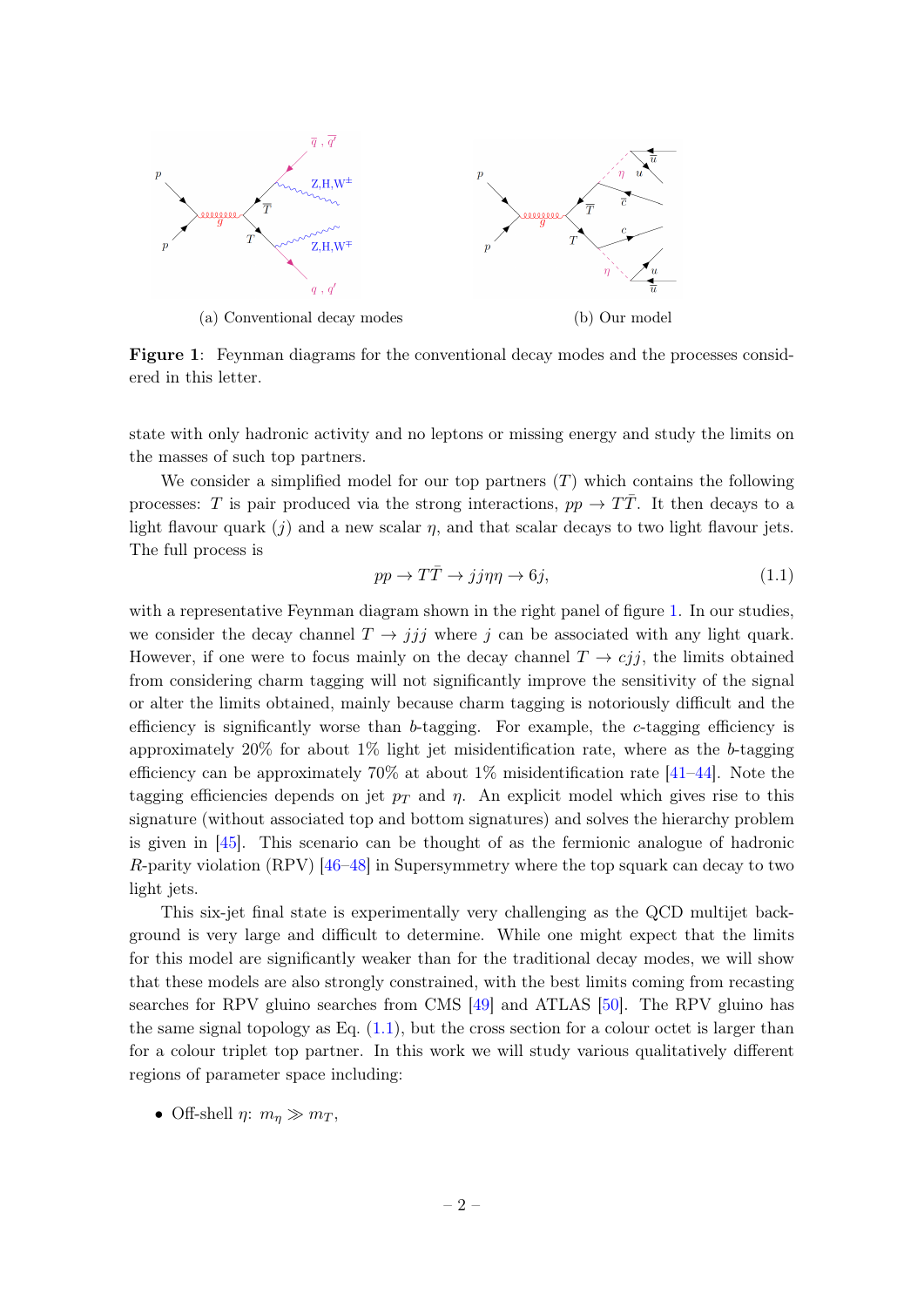- Bulk on-shell region:  $m_{\eta} \lesssim m_T$ ,
- Very light  $\eta: m_{\eta} \ll m_T$ ,
- Degenerate region:  $m_n \sim m_T$ .

We will show that all of these regions are constrained up to a T mass of about 700 to 900 GeV.

We also consider the possibility that the scalar particle  $(\eta)$  decays to two bottom jets instead of light jets, as might be expected from a Higgs-like scalar. The complete process for this particular decay mode is:

$$
pp \to T\bar{T} \to jj\eta\eta \to 2j4b. \tag{1.2}
$$

From the presence of the two b-jets in the final state, one might expect that the corresponding limit on  $T$  would be stronger than in the light jets case, but in fact the constraints are very similar. Adding b-tagging to current search strategies can significantly improve limits on this scenario.

This paper is structured as follows. In section [2](#page-3-0) we present the bounds coming from the latest LHC searches for top partners decaying exclusively to light jets. In particular, we consider searches looking for pairs of resonances decaying to three jets, and searches looking for pairs of di-jet resonances. In section [3](#page-11-0) we repeat this exercise for final state containing b-jets. In section [4](#page-13-0) we give a brief summary of the results. This work is augmented by four appendices: in appendix [A](#page-13-1) we give some details regarding the three-jet CMS resonance search performed at  $\sqrt{s} = 13$  TeV, in appendix [B](#page-16-0) we present all the selection requirements for the di-jet ATLAS search applied to our model, in appendix [C](#page-16-1) we discuss the three-jets CMS search conducted at  $\sqrt{s} = 8$  TeV, and in appendix [D](#page-17-0) we give details on how QCD background events are simulated.

# <span id="page-3-0"></span>2 Bounds from LHC Searches

The topologies we consider here consist of resonances that ultimately decay fully hadronically leading to a six-jet final state, not counting initial and final state radiation. Furthermore, we assume that the scalar  $(\eta)$  decays promptly; hence, resulting in the absence of any displaced vertices. This multijet final state narrows down the list of possible searches sensitive to this model. The pertinent searches to consider are the ones looking for multiple jets but no missing energy, leptons, or photons.

In order to recast existing searches, we use a few publicly available software packages/tools. The model file for our model was created using the Mathematica package *FeynRules* [\[51\]](#page-20-14) which was then supplied as an input to MadGraph5 [\[52\]](#page-20-15) for Monte Carlo (MC) event generation. Next, the events were passed to PYTHIA 8 for showering and hadronization [\[53\]](#page-21-0); subsequently, DELPHES 3 [\[54\]](#page-21-1) was used for fast detector simulation and FastJet [\[55\]](#page-21-2) was deployed to reconstruct jets.

The top partner pair production cross section was computed at next-to-leading order (NLO) using MadGraph5 by setting the top quark mass to  $m<sub>T</sub>$  and its behaviour as a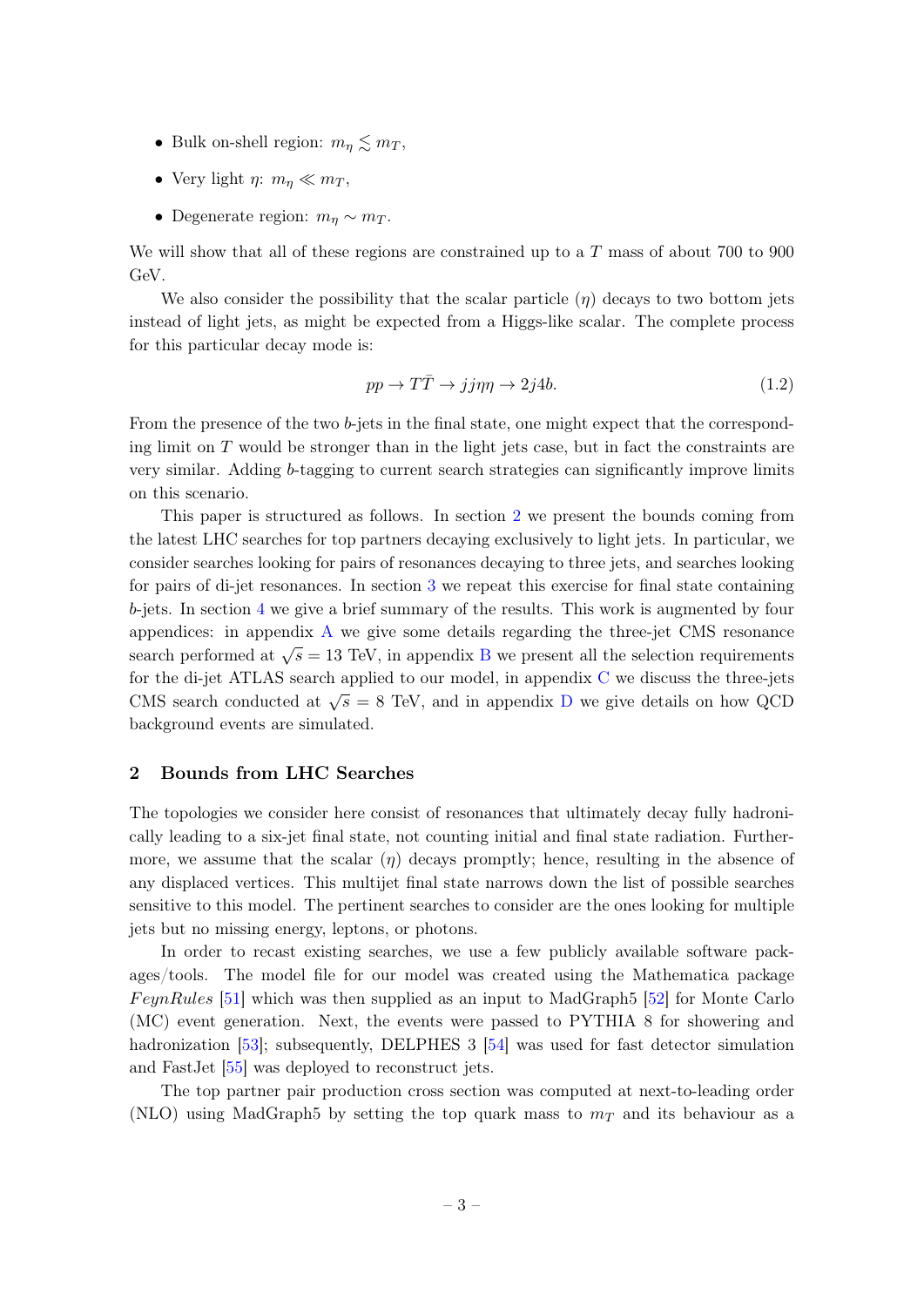<span id="page-4-1"></span>

Figure 2: Next-to-leading order (NLO) pair production cross section for the top partner as a function of  $m<sub>T</sub>$  at  $\sqrt{s} = 8,13$  TeV. The cross section was computed using MadGraph5 at next-to-leading order by varying the top quark mass. The figure also contains the NLO top partner pair production cross section at  $\sqrt{s} = 13$  TeV computed using TOP++2.0 program for a few benchmark points (triangles). Error bars from varying the renormalization and factorization scales are included but too small to see. The next-to-leading order plus nextto-leading-logarithm (NLL) cross sections for gluino [\[49\]](#page-20-12) and squark [\[50\]](#page-20-13) pair production at  $\sqrt{s} = 13$  TeV are also shown for comparison.

function of the top partner mass is shown in figure [2.](#page-4-1) The theoretical cross sections were also computed with the  $TOP++2.0$  program [\[56\]](#page-21-3) for comparison and were found to be consistent. The benchmark points displayed in figure [2](#page-4-1) contain statistical and scale uncertainties from renormalization and factorization scale ( $\mu_F$  and  $\mu_R$  are varied from 0.5 to 2 times the nominal value). The error bars are too small to observe on the plot. Furthermore, the corresponding values obtained were confirmed by the available literature computations for top partner pair production cross sections [\[10,](#page-18-6) [14,](#page-18-7) [16,](#page-18-8) [17\]](#page-18-9).

#### <span id="page-4-0"></span>2.1 CMS Pair-Produced Three-jet Resonances

Searches that explore the fully hadronic decay channels with at least six jets (light) jets in the final state have been conducted at the LHC. Older searches include CMS [\[57\]](#page-21-4) and ATLAS [\[58,](#page-21-5) [59\]](#page-21-6) searches at  $\sqrt{s} = 7,8$  TeV that place no constraint on our signal. A similar conclusion was reached by the authors for the double trijet resonances for the composite models in [\[60\]](#page-21-7) which considers the CMS search [\[57\]](#page-21-4). However, their topology is slightly different since it involves a color octet rather than a singlet  $\eta$ . The latest multijet search that matches our desired search criteria was conducted by CMS using  $35.9 \text{ fb}^{-1}$  of data collected at a 13 TeV center-of-mass energy [\[49\]](#page-20-12). The search is designed to look for a pair of particles each decaying to three jets. The analysis interprets the results in the framework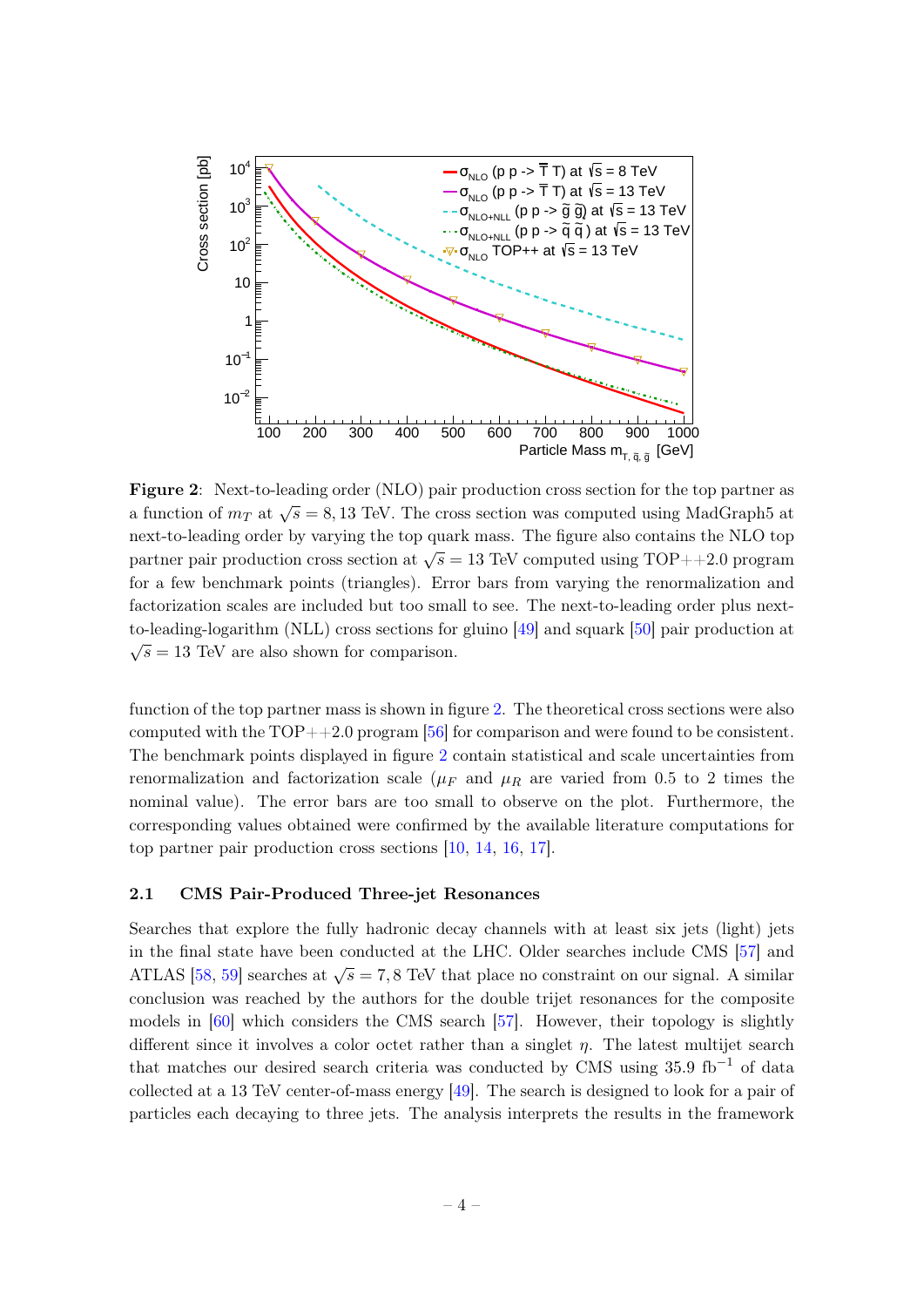of an R-parity violating (RPV) SUSY model where gluinos are pair produced and each decay to three quarks, resulting in a six-jet final state. The search explores a gluino mass range from 200 to 2000 GeV and excludes gluino masses below 1500 GeV at 95% confidence level. This dedicated analysis focuses on three-jet resonances and takes advantage of Dalitz variables [\[61\]](#page-21-8) to enhance signal sensitivity. A distance parameter, sensitive to the symmetry of the jets inside a triplet is defined as:

$$
D_{[3,2]}^2 = \sum_{i>j} \left( \hat{m}(3,2)_{ij} - \frac{1}{\sqrt{3}} \right)^2 , \qquad (2.1)
$$

where  $\hat{m}(3,2)_{ij}$  is the normalized di-jet invariant masses and is defined as:

$$
\hat{m}(3,2)^2_{ij} = \frac{m_{ij}^2}{m_i^2 + m_j^2 + m_k^2 + m_{ijk}^2} \quad , \text{where } i, j, k \in \{1, 2, 3\} \quad . \tag{2.2}
$$

Here,  $m_{ijk}$  is the triplet invariant mass and  $m_i$  are the constituent jet masses of the triplet. The complete list of selection criteria used in this particular search are given in table [2](#page-14-0) in the appendix. To set bounds, the QCD and combinatorial backgrounds are modelled with a monotonically decreasing function, which is optimized in four mass regions. A statistically significant signal-like "bump", parametrized by a double Gaussian, is then looked for on top of this background.

<span id="page-5-0"></span>

Figure 3: The ratio of acceptance in the recasted CMS search [\[49\]](#page-20-12) for our model over the RPV benchmark model as a function of the scalar mass for a few top partner masses.

In order to recast this search and obtain bounds on the parameter space of our model, we first simulated the RPV SUSY topology given in [\[49\]](#page-20-12) with all superpartners except the gluino decoupled. We then simulated our particular model for the corresponding  $m_T$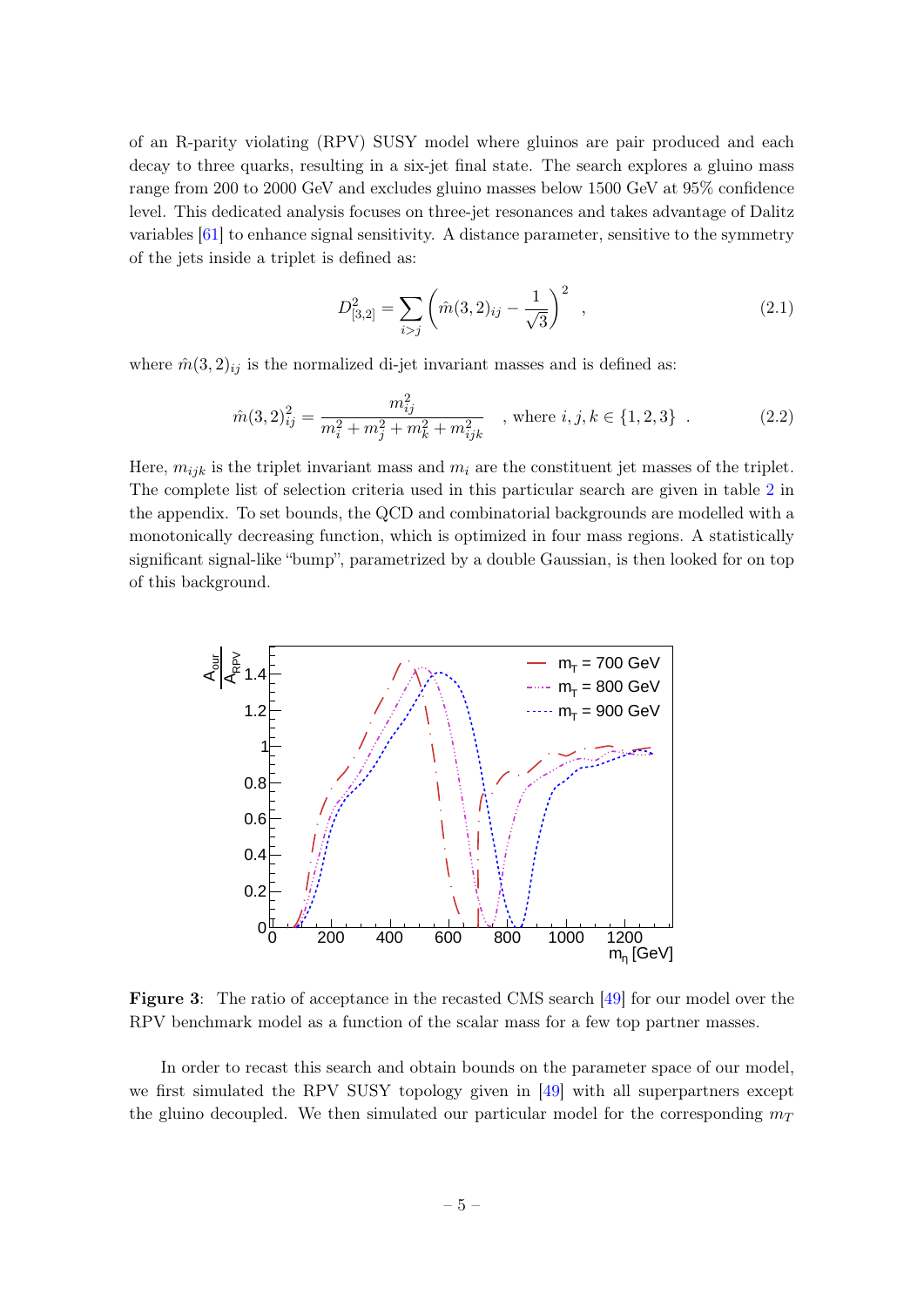$(m_T = m_{\tilde{q}})$  for a fixed  $m_{\eta}$ . We computed the acceptance, defined as the number of correct triplets passing all the selection criteria given in table [2](#page-14-0) divided by the total number of events generated, for both the original RPV topology and our model. The correct triplets are the ones constructed from the three jets associated with the decay of a gluino (for the CMS topology) or a top partner (for our topology). They have an invariant mass distribution peaked around the resonance mass.<sup>[1](#page-6-0)</sup> In order to identify these correct triplets, we require the parton level decay products to be within  $\Delta R = 0.3$  from the detector level jet axis. We then rescale the pair production cross section for  $\bar{T}T$  shown in figure [2](#page-4-1) by the ratio of the acceptances as:

<span id="page-6-1"></span>
$$
\sigma_{rescaled} = \sigma(pp \to \bar{T}T) \times \frac{\mathcal{A}_{our}}{\mathcal{A}_{RPV}} \quad , \tag{2.3}
$$

where  $\mathcal{A}_{our}$  is the acceptance for our topology and  $\mathcal{A}_{RPV}$  is the acceptance obtained by simulating the RPV benchmark model in [\[49\]](#page-20-12). Because the invariant mass distribution of correct triplets for our topology, including cases where  $\eta$  is on-shell, is very similar to the RPV topology, the number of events that our model would produce in an invariant mass peak distinguishable from background is given by  $\sigma_{rescaled} \times A_{RPV}$ . So a mass point in the  $m_T - m_\eta$  plane is excluded if  $\sigma_{rescaled}$  is greater than the observed 95% upper bound on the cross section  $pp \rightarrow \tilde{g}\tilde{g}$  for a given value of  $m_T$  ( $m_T = m_{\tilde{g}}$ ) obtained by the search.

To understand the main features of the exclusion regions we obtained, it is instructive to look first at the ratio of acceptance  $\frac{\mathcal{A}_{our}}{\mathcal{A}_{RPV}}$ , which is shown in figure [3](#page-5-0) as a function of the scalar mass for various fixed top partner masses. If  $m_n \gg m_T$ , then the topology of our model is the same as the RPV gluino decaying to three SM jets and we would expect  $\mathcal{A}_{our}$  $\frac{A_{our}}{A_{RPV}} \sim 1$ . In this case the bound on  $m_T$  can be found by simply comparing  $\sigma(pp \to \bar{T}T)$ with the limit obtained by the CMS Collaboration [\[49\]](#page-20-12). However, if  $m_{\eta} \lesssim m_T$ , the scalar  $\eta$ is on-shell and the topology is different from the RPV gluino. In particular, the distribution of the  $D_{[3,2]}^2$  variable changes significantly as  $\eta$  goes on-shell and becomes strongly dependent on the mass difference  $m_T - m_\eta$ . This is shown in figure [4](#page-7-0) where distributions of the  $D^2_{[3,2]}$ variable is shown for a fixed  $m_T = 900$  GeV and several scalar masses.<sup>[2](#page-7-1)</sup> We find that even with such different distributions, the efficiency of the search remains high in most of the on-shell  $\eta$  parameter space because the cut applied on  $D_{[3,2]}^2$  is relatively high, with the exceptions being for  $m_{\eta} \approx m_T$  and  $m_T \gg m_{\eta}$ . The  $D_{[3,2]}^2$  distributions for the RPV signal are extremely similar to case where  $m_n \gg m_T$  as one would expect which we have alluded to before during the discussion of figure [3.](#page-5-0)

These regions of low efficiencies can be understood as follows: when the mass splitting between T and  $\eta$  is small, the jet from the  $T \to j\eta$  decay is soft, resulting in a decrease in  $\mathcal{A}_{our}$  from the requirement of six hard jets. This topology however still has a di-jet signature, and can be probed by the di-jet search discussed in the next section. If  $m_T \gg m_\eta$ , the scalars are produced with very high boost and the jets resulting from their decay  $\eta \rightarrow i\bar{j}$ will often merge into a single jet leading once again to reduced sensitivity, but also having a di-jet like topology.

<span id="page-6-0"></span><sup>&</sup>lt;sup>1</sup>In our simulation we found the invariant distribution to be slightly skewed towards lower masses, see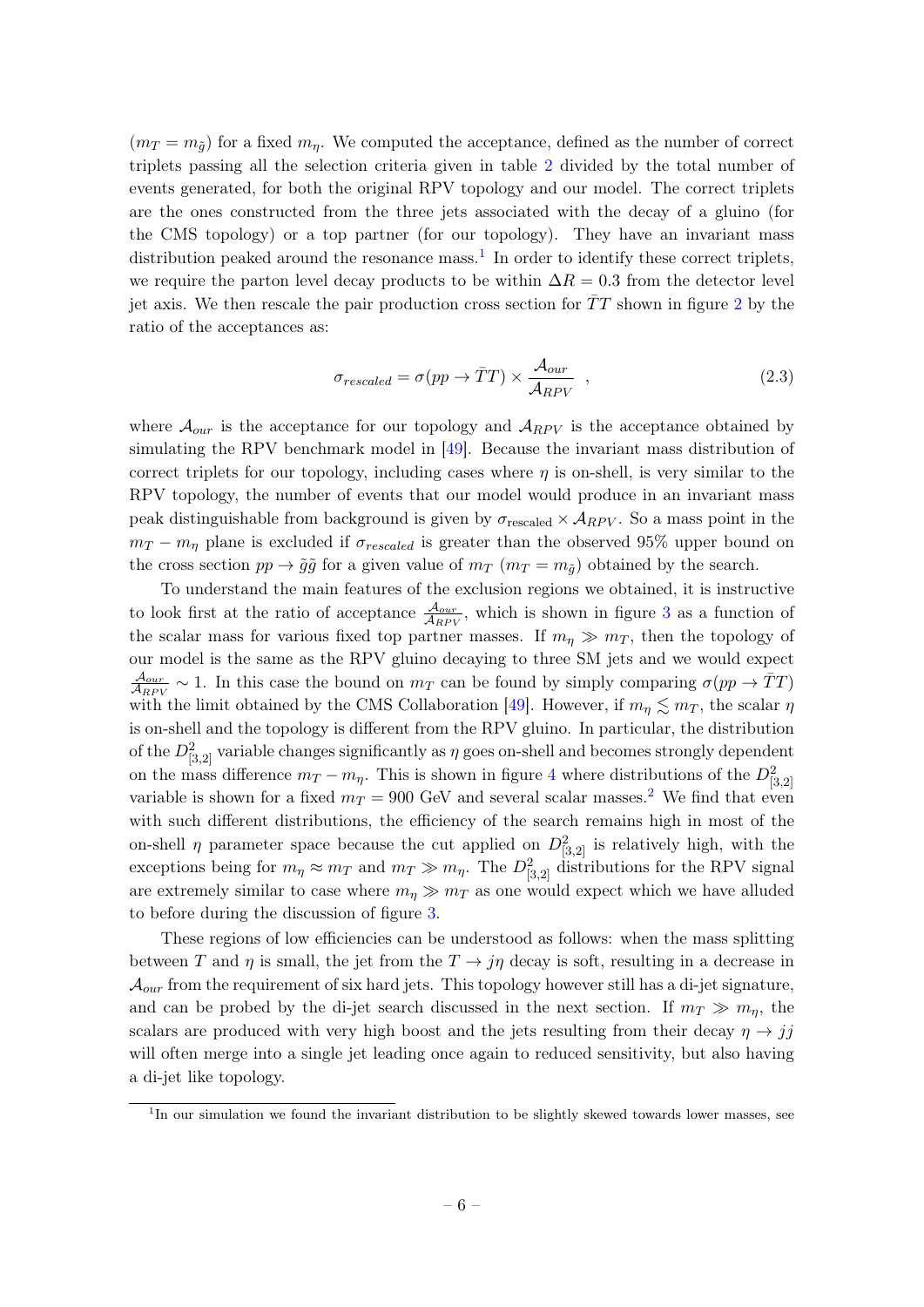<span id="page-7-0"></span>

**Figure 4:** The  $D^2_{[3,2]}$  variable distributions for signal triplets with top partner mass of 900 GeV and various scalar masses. The black dashed line represent the cut placed on  $D_{[3,2]}^2$ (accepting events below this value) for this particular top partner mass.

Performing a grid search for all mass points in the  $m_T - m_\eta$  plane with increments of 25 GeV, we obtain the exclusion regions shown by the blue shaded area of figure [5.](#page-8-1) We see that the dips in figure [3](#page-5-0) translate to holes in the sensitivity of the CMS search for  $m_T \sim m_\eta$ 

appendix [A](#page-13-1) for more details of this discrepancy.

<span id="page-7-1"></span><sup>&</sup>lt;sup>2</sup>Other  $m_T$  values show similar behaviour.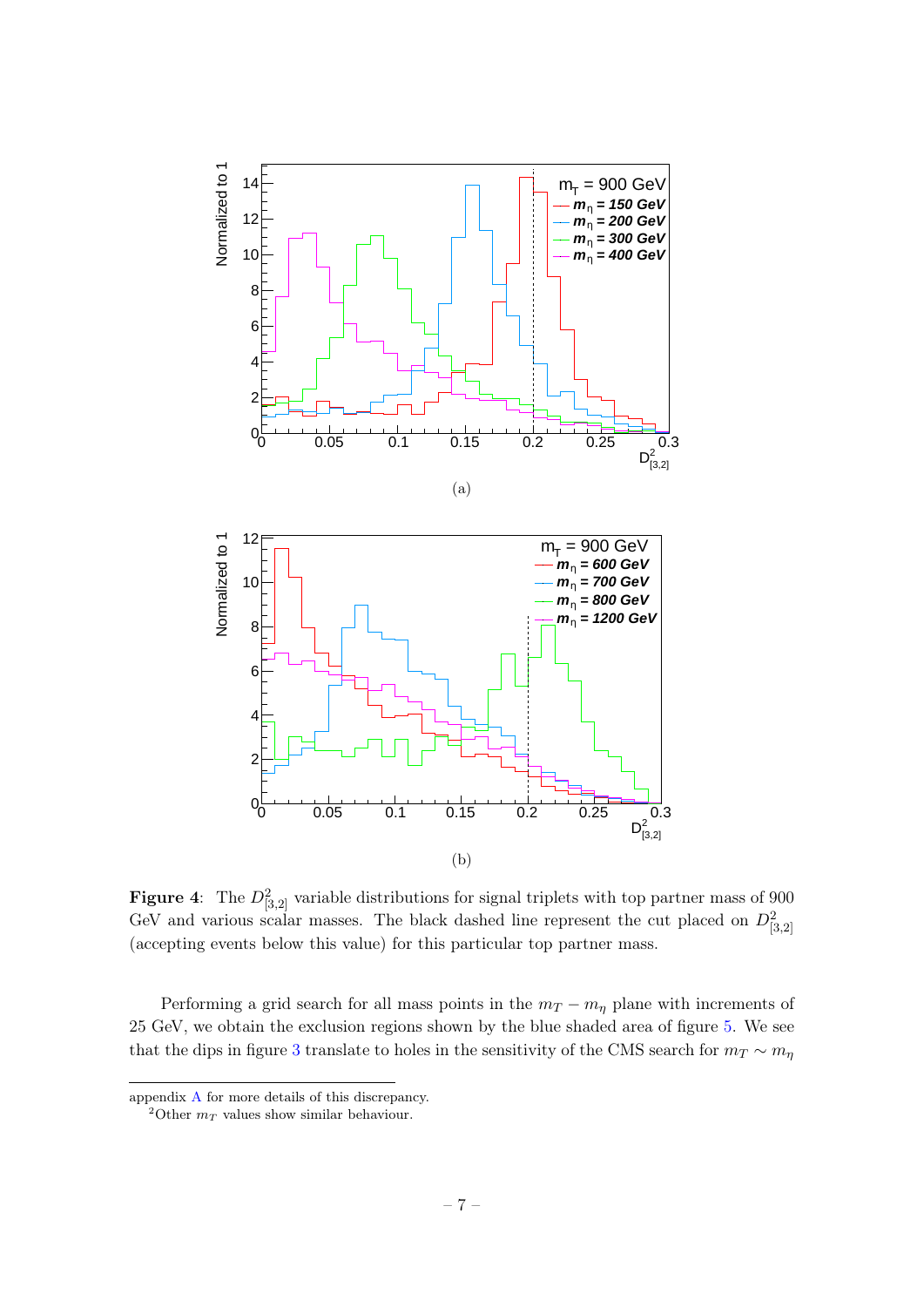<span id="page-8-1"></span>

Figure 5: The CMS and ATLAS bounds on the fully hadronic decay mode (to light jets) of the top partner. The shaded regions are excluded by the current searches conducted at the LHC [\[49,](#page-20-12) [50\]](#page-20-13).

and for  $m_{\eta} \ll m_T$ . We also see that the bounds in the bulk on-shell region  $m_T \gtrsim m_{\eta}$  are stronger than the off-shell region  $m_T \lesssim m_\eta$ . The isolated exclusion near  $m_T \sim 800$  GeV in the off-shell region can be attributed to a downward fluctuation of the background in that region.

## <span id="page-8-0"></span>2.2 ATLAS Pair-Produced Di-Jet Resonances

As mentioned in the previous section, searches that look for pair-produced di-jet resonances can constrain this scenario in the region where  $\eta$  is on-shell.<sup>[3](#page-8-2)</sup> It is especially useful when T and  $\eta$  are close in mass or the scalar is very light as the three-jet search is not sensitive in those regions. Such a search was conducted by ATLAS at  $\sqrt{s} = 13$  TeV with an integrated luminosity of 36.7 fb<sup>-1</sup> [\[50\]](#page-20-13). It explores coloured resonances that are pair-produced and that each decay to two jets, giving rise to a four-jet final state. The results of the analysis are interpreted in a simplified R-parity violating SUSY model where the top squark is the lightest supersymmetric particle and decays promptly into two quarks  $(\tilde{t} \to \bar{q}_i \bar{q}_k)$ . The search explores the region 100 GeV  $\langle m_{\tilde{t}} \rangle$  = 800 GeV and excludes top squark masses in the range 100 GeV  $\langle m_{\tilde{t}} \rangle$  410 GeV at 95% CL. The list of selection criteria is given in table [3](#page-16-2) in the appendix. Since it is expected that the resonances are produced with high transverse momentum, their decay products will be located close to each other. As such, the four leading jets are paired using an angular distance:

<span id="page-8-2"></span> $3$ We will show later that this search also has significant sensitivity in the off-shell region.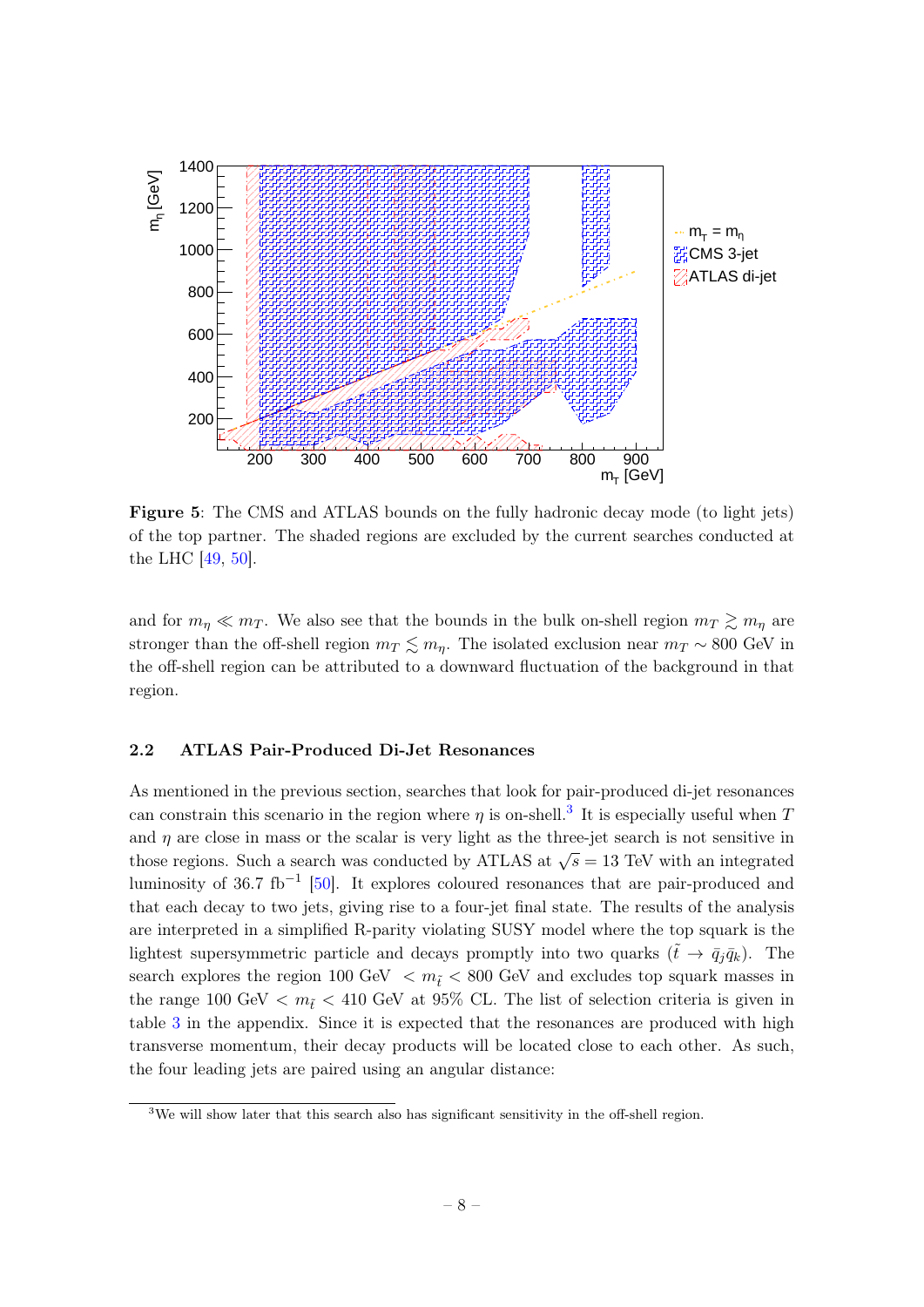$$
\Delta R_{min} = \min \left\{ \sum_{i=1}^{2} |\Delta R_i - 1| \right\} , \qquad (2.4)
$$

where  $\Delta R_i = \sqrt{\Delta \phi_i^2 + \Delta \eta_i^2}$  is the distance between the two jets in  $i^{th}$  pair. The two jet pairs selected must minimize  $\Delta R_{min}$  and satisfy the  $\Delta R_{min}$  cut. Signal jets are expected to be produced in the central region so putting a cut on  $|\cos \theta^*|$ , where  $\theta^*$  is the angle that either of the resonances makes with the beamline in the center-of-mass frame, is beneficial. Finally, the masses of the resonances are expected to be equal; hence, their invariant mass differences would be an ideal discriminant between signal and background. As such, the mass asymmetry  $(\mathcal{A}_m)$ , defined as:

<span id="page-9-0"></span>
$$
\mathcal{A}_m = \frac{|m_1 - m_2|}{m_1 + m_2} \tag{2.5}
$$

where  $m_1$  and  $m_2$  are the invariant masses of the two reconstructed di-jet pairs is required to be small. To set bounds, the ATLAS collaboration employed a modified frequentist approach using the  $CL_s$  [\[62–](#page-21-9)[64\]](#page-21-10) technique and a profile likelihood ratio as the test statistics. For each mass hypothesis, a counting experiment is performed in a window around the average mass of the two reconstructed resonances. The dominant source of background comes from QCD multijet production and is estimated directly from the data with a method that predicts both the normalization and the shape of the average di-jet mass distribution [\[50\]](#page-20-13).

In order to recast the search, we simulated our particular model for the corresponding  $m_T$  ( $m_T = m_{\tilde{t}}$ ) for a fixed  $m_{\eta}$ . We computed the efficiency of the search for our model  $(\epsilon_{\text{our}})$ , defined as the number of events satisfying all the cuts in table [3](#page-16-2) plus an invariant mass window cut over the total number of simulated events. The number of signal events is then given as follows:

$$
N_s = \mathcal{L}_{luminosity} \times \sigma(pp \to \bar{T}T) \times \epsilon_{our} \quad . \tag{2.6}
$$

We computed this number for various window mass cuts, corresponding to different stop masses considered in [\[50\]](#page-20-13). Taking the number of background and observed events and their uncertainties in the different windows from tables 3 and 5 of [\[50\]](#page-20-13), we computed the confidence level:

$$
CL_s = \frac{P_{s+b}(X \le X_{obs})}{P_b(X \le X_{obs})} = \frac{CL_{s+b}}{CL_b} \tag{2.7}
$$

Here  $CL_{s+b}$  is the confidence level for excluding the possibility of simultaneous presence of signal and background while  $CL_b$  is the probability that the test statistic is less than or equal to that observed in the data (assuming only the presence of background) [\[62–](#page-21-9)[64\]](#page-21-10). Then a mass point is excluded at 95% confidence level if  $(1 - CL_s) \times 100\%$  is greater than 95%. The parameter space excluded by the ATLAS search is given by the red shaded region of figure [5.](#page-8-1) It extends up to top partner masses of  $\sim$  750 GeV.

The di-jet search allows us to close some of the gaps that remain in the three-jet resonance search, namely the regions where  $m_{\eta} \approx m_T$  or  $m_{\eta} \ll m_T$ . The gap in di-jet exclusion curve for 400 GeV  $\leq m_T \leq 425$  GeV and  $m_T < m_\eta$  can be explained by a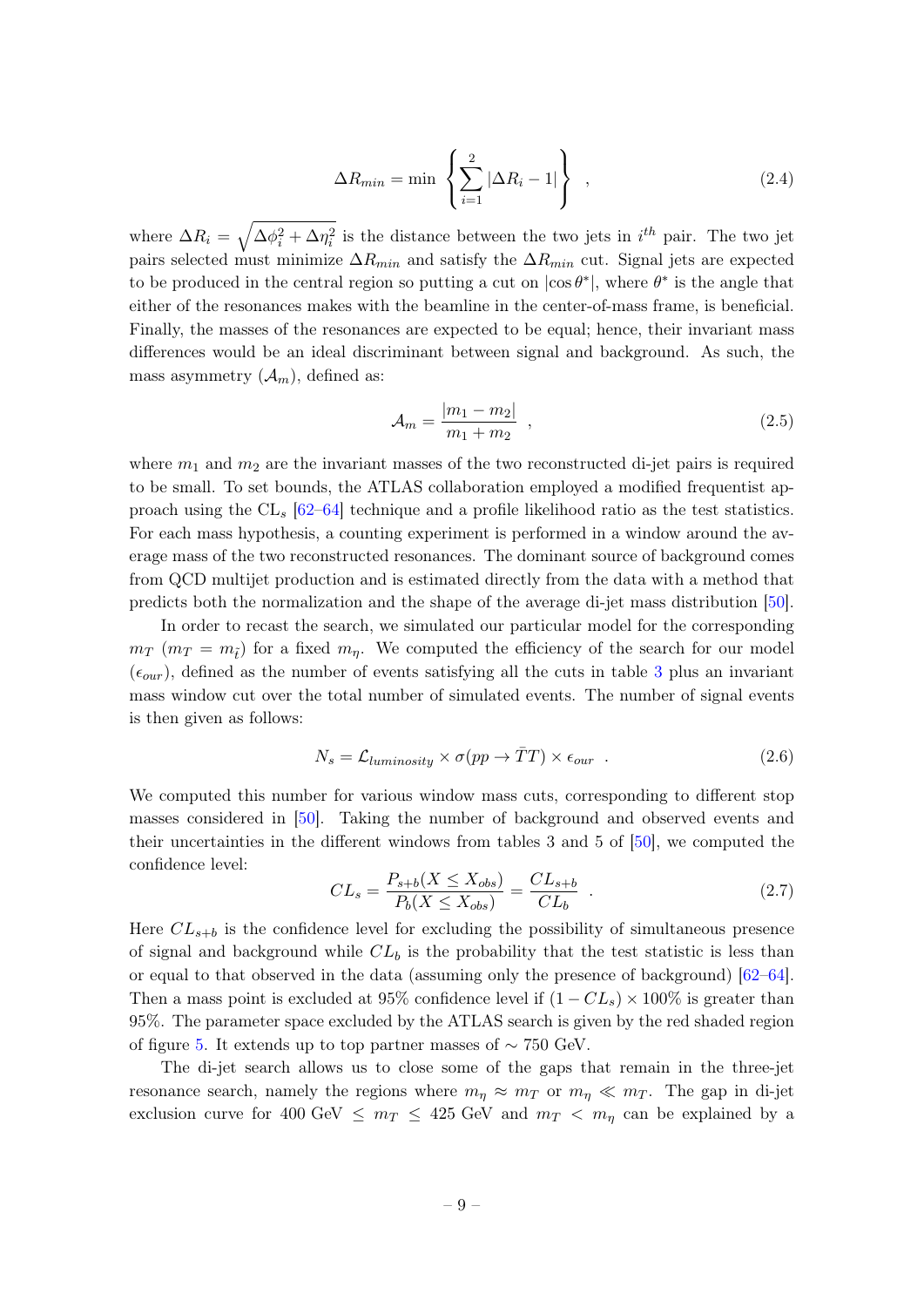<span id="page-10-0"></span>

**Figure 6:** The  $\mathcal{A}_m$  spectrum passing the various selection criteria as highlighted in the ATLAS search [\[50\]](#page-20-13) for  $m_T = 500$  GeV. The distributions of the (a) are for events passing only the  $p_T$  requirement, the (b) satisfies both  $p_T$  and  $\Delta R_{min}$  requirements, and the (c) have all except  $\mathcal{A}_m$  cuts applied.

downward fluctuation in the background in that region as illustrated in figure 9 (a) of the ATLAS search [\[50\]](#page-20-13).

While the ATLAS search is primarily designed for di-jet topologies we also find reasonably good efficiency in the off-shell region where there is in fact no di-jet resonance, placing an exclusion up to  $m_T \leq 525$  GeV in that region. In particular, one would expect the  $A_m$ cut in Eq. [2.5](#page-9-0) would be very inefficient when there is no 2-jet resonance. However, we find that the  $\Delta R_{min}$  and  $|\cos(\theta^*)|$  selection criteria sculpt the  $A_m$  distribution which becomes similar for the on-shell and off-shell cases. This is shown in figure [6](#page-10-0) where  $A_m$  is plotted after various cuts.

For very light top partner masses  $m<sub>T</sub> \le 200$  GeV, searches at previous experiments may be sensitive. For example, a three-jet hadronic resonance search was performed at  $\sqrt{s}$  = 1.96 GeV at the Collider Detector at Fermilab (CDF) [\[65\]](#page-21-11) and excluded gluinos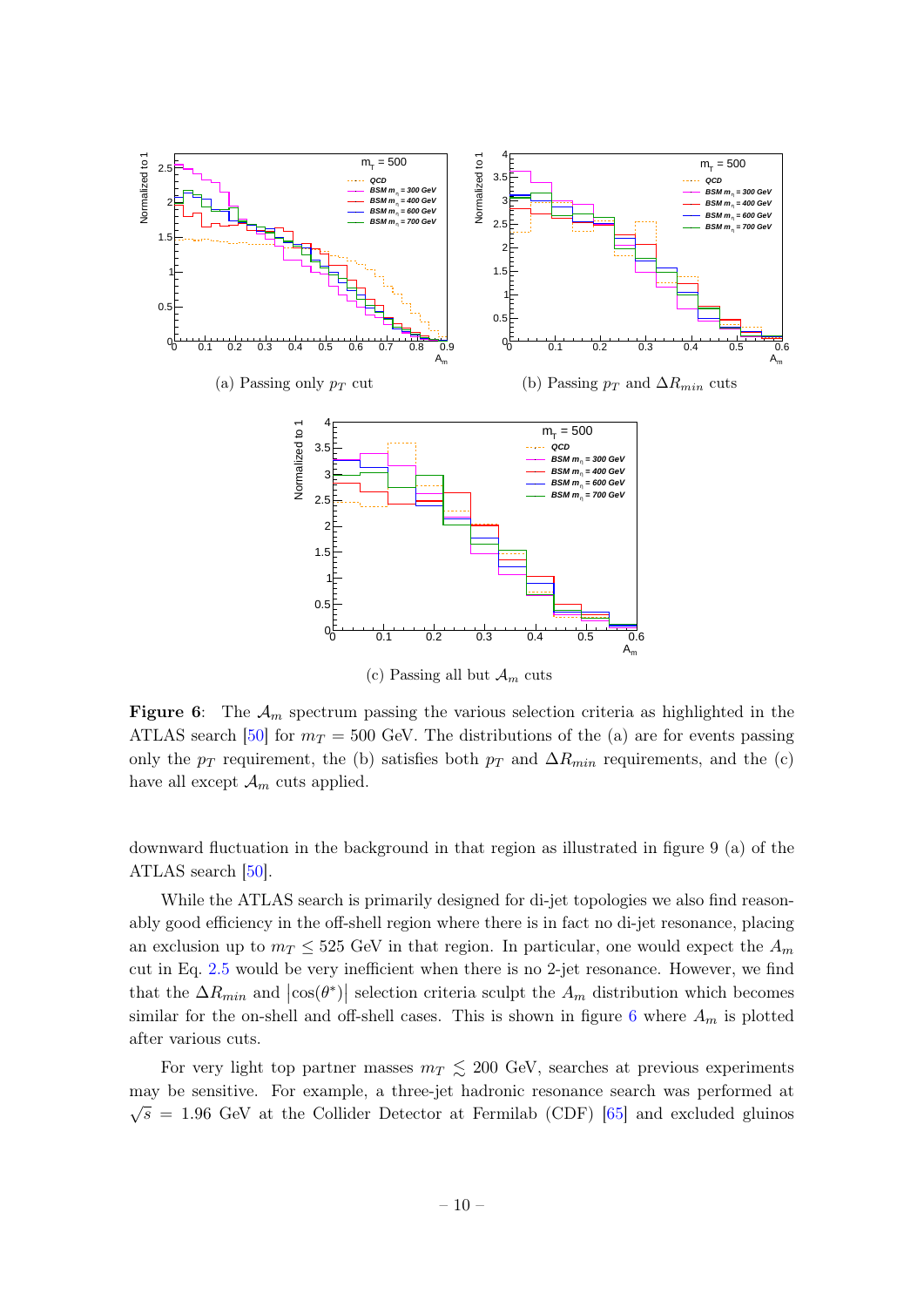below 144 GeV. Multijet searches performed at LEP has excluded the neutralino decaying to three jets for masses up to about 100 GeV [\[66,](#page-21-12) [67\]](#page-21-13). There does remain a gap for  $m_T \simeq m_t$ near the top quark. It may be possible to exclude this region of parameter space using the measurement of the all hadronic top quark decay [\[68–](#page-21-14)[72\]](#page-21-15), but a detailed analysis is beyond the scope of this work.

#### <span id="page-11-0"></span>3 Heavy Flavour Scenario

In this section we study the case where the scalar  $\eta$  decays to two b-jets:  $pp \rightarrow T\bar{T} \rightarrow$  $jj\eta\eta \to 2j4b$ . This decay topology is what one would expect if, for example, the  $\eta$  coupled to fermions proportionally to their masses and was lighter than twice the top mass. In principle such a final state allows for better discrimination from QCD multijet events. However, we find that existing searches do not give much stronger constraints. We considered the fully hadronic ATLAS R-parity-violating multijet searches [\[59\]](#page-21-6) and [\[73\]](#page-22-0) performed at  $\sqrt{s} = 8$ TeV and 13 TeV respectively, the 13 TeV ATLAS di-jet search [\[50\]](#page-20-13) and the heavy flavour three-jet resonance CMS search [\[74\]](#page-22-1) conducted at  $\sqrt{s} = 8$  TeV. All of these searches have a b-tagging requirement in some of their signal regions, but only the CMS three-jet resonance and the ATLAS di-jet searches were found to place a limit on this scenario. The selection criteria for the heavy flavour three-jet resonance CMS search<sup>[4](#page-17-1)</sup> are presented in table 4 (in the appendix) and the limits on the parameter space are computed using the same method we used to recast [\[49\]](#page-20-12) (see equation [2.3\)](#page-6-1). The region of parameter space excluded at 95% confidence level by this particular CMS search is presented by the blue shaded region of figure [7.](#page-12-0)

We also recasted the ATLAS di-jet search [\[50\]](#page-20-13), which requires at least two b-tagged jets in addition to the window cut around the average invariant mass of the di-jets with additional selection criteria given in table [3](#page-16-2) (in the appendix). Computing the exclusion limits using the  $CL<sub>s</sub>$  method [\[62](#page-21-9)[–64\]](#page-21-10), we obtain the red shaded region in figure [7.](#page-12-0) The presence of at least two b-jet in the reconstructed resonances reduces the combinatoric background coming from the two jet pairing. Hence, the search often selects the di-jet pairs corresponding to the scalar resonance, making the search more effective in both on-shell and off-shell regions in comparison to the light jet scenario.

The searches considered in section [2](#page-3-0) do not apply b-tags, but they also do not veto events with b-jets, so the exclusion regions shown in figure [5](#page-8-1) also apply to the b-rich scenario considered in this section. Therefore, comparing figures [5](#page-8-1) and [7,](#page-12-0) we see that adding btagging only provides new exclusions for  $m<sub>T</sub>$  between about 700 and 800 GeV and some values of  $m_n$ . The ATLAS search [\[50\]](#page-20-13), however, only investigates  $m_i$  up to 800 GeV which is almost entirely excluded.<sup>[5](#page-11-2)</sup> So in principle, the ATLAS di-jet search could have excluded larger  $m<sub>T</sub>$ . Due to the steeply decreasing cross section, shown in figure [2,](#page-4-1) it is unlikely that extending the search would have resulted in an exclusion region significantly above 800 GeV.

<span id="page-11-2"></span><span id="page-11-1"></span> $4$ The search also requires at least 6 jets and at least one  $b$ -jet.

<sup>&</sup>lt;sup>5</sup>With the exception of the very light scalars for  $m_T \le 150$  GeV and low scalar masses for  $m_T \ge 775$ GeV.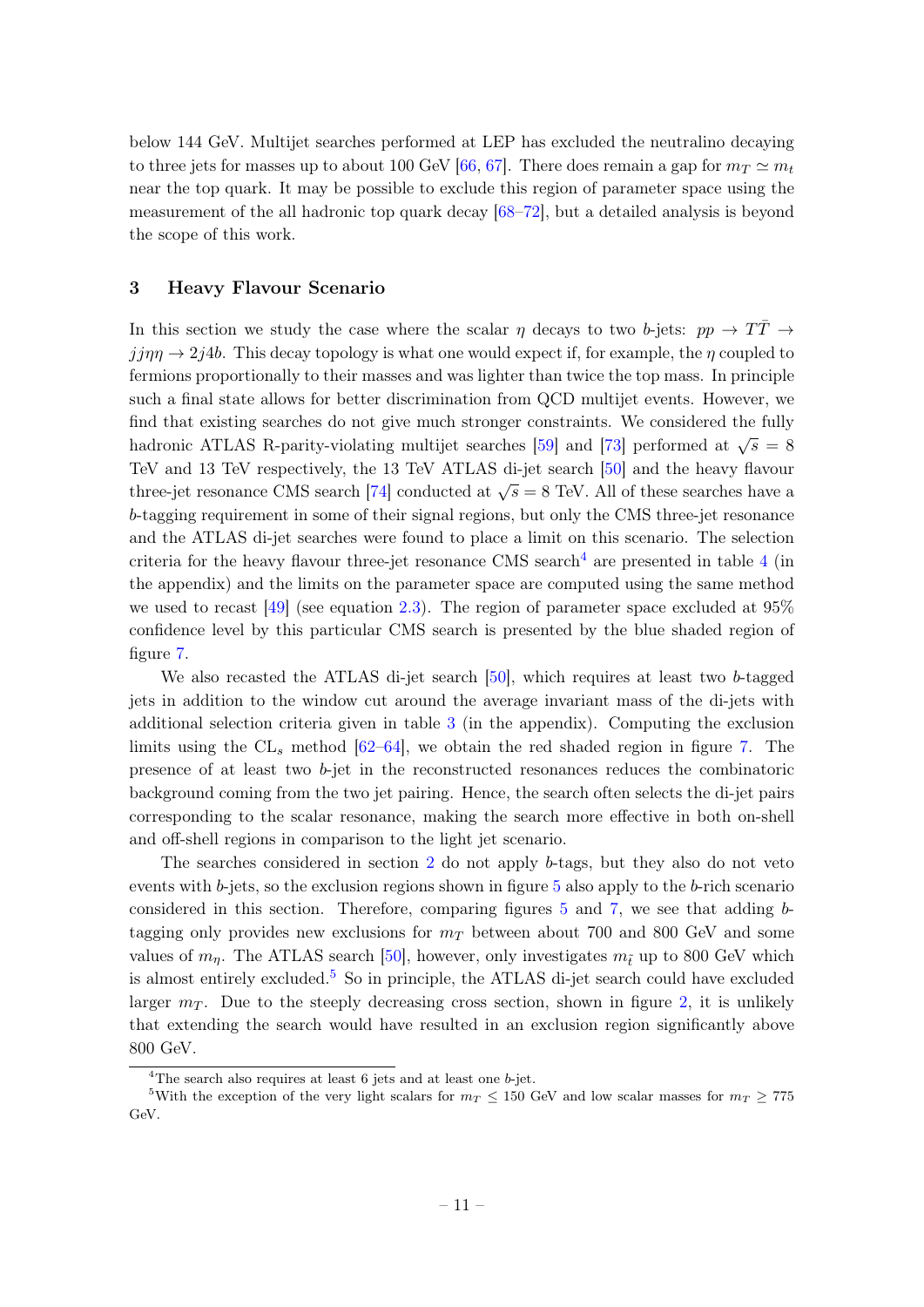<span id="page-12-0"></span>

Figure 7: The CMS and ATLAS bounds on the fully hadronic decay mode (to heavy flavour jets) of the top partner. The shaded regions are excluded by the current searches conducted at the LHC [\[50,](#page-20-13) [74\]](#page-22-1).

The  $\sqrt{s} = 13$  TeV three light jets resonance search from CMS analyzed in section [2.1](#page-4-0) places the strongest constraints on three-jet resonances. If this search included a signal region with b-tagging, it could also improve constraints on the b-rich scenario. Here we give a rough appraisal of the potential improvement. First, we estimate the total number of QCD multijet events by simulating  $pp \rightarrow jjjj$  using MadGraph5 interfaced with Pythia8 and Delphes (more detail on the simulation is given in appendix [D\)](#page-17-0). The acceptance  $(\mathcal{A}_{QCD})$  is obtained by applying all the selection criteria for the three-jet CMS search and we approximate the number of background events to be:  $b = \mathcal{L}_{luminosity} \times \sigma(pp \to jjjj) \times \mathcal{A}_{QCD}$ . We set the minimum parton level  $p_T$  for the simulated QCD events to be 100 GeV in order to have enough events for our rough approximation. In a similar way we compute s, the number of signal events using simulation of our model. We then compare the  $s/\sqrt{b}$  values obtained without b-tagging to the case where with 2 b-tags included in the cuts, and find obtained without b-tagging to the case where with 2 b-tags included in the cuts, and find<br>that  $s/\sqrt{b}$  is roughly a factor of three larger. The three-jet CMS search excludes  $m_T \lesssim 900$ GeV for the light jet case, so our rough estimate is that including a  $b$ -tag requirement could exclude the b-jet topology up to  $m<sub>T</sub> \sim 1050$  GeV as the ratio of top partner cross section for 900 GeV and 1050 top partner masses is also  $\sim$  3. Requiring at least 4 b-tags could further increase the expected exclusion to  $\sim 1300$  GeV. We summarize the improvements for different numbers of b-tags in table [1.](#page-13-2)

In a similar manner, we can roughly estimate the effect of extending the ATLAS di-jet search to higher masses by computing  $R \equiv \sigma_{rescaled}/\sigma_{obs}$  at the cut off region  $(m_T = 800$ GeV) where  $\sigma_{obs}$  is the observed 95% CL from ATLAS di-jet search for a given mass and  $\sigma_{rescaled}$  is the rescaled cross section as defined in equation [2.3.](#page-6-1) The corresponding value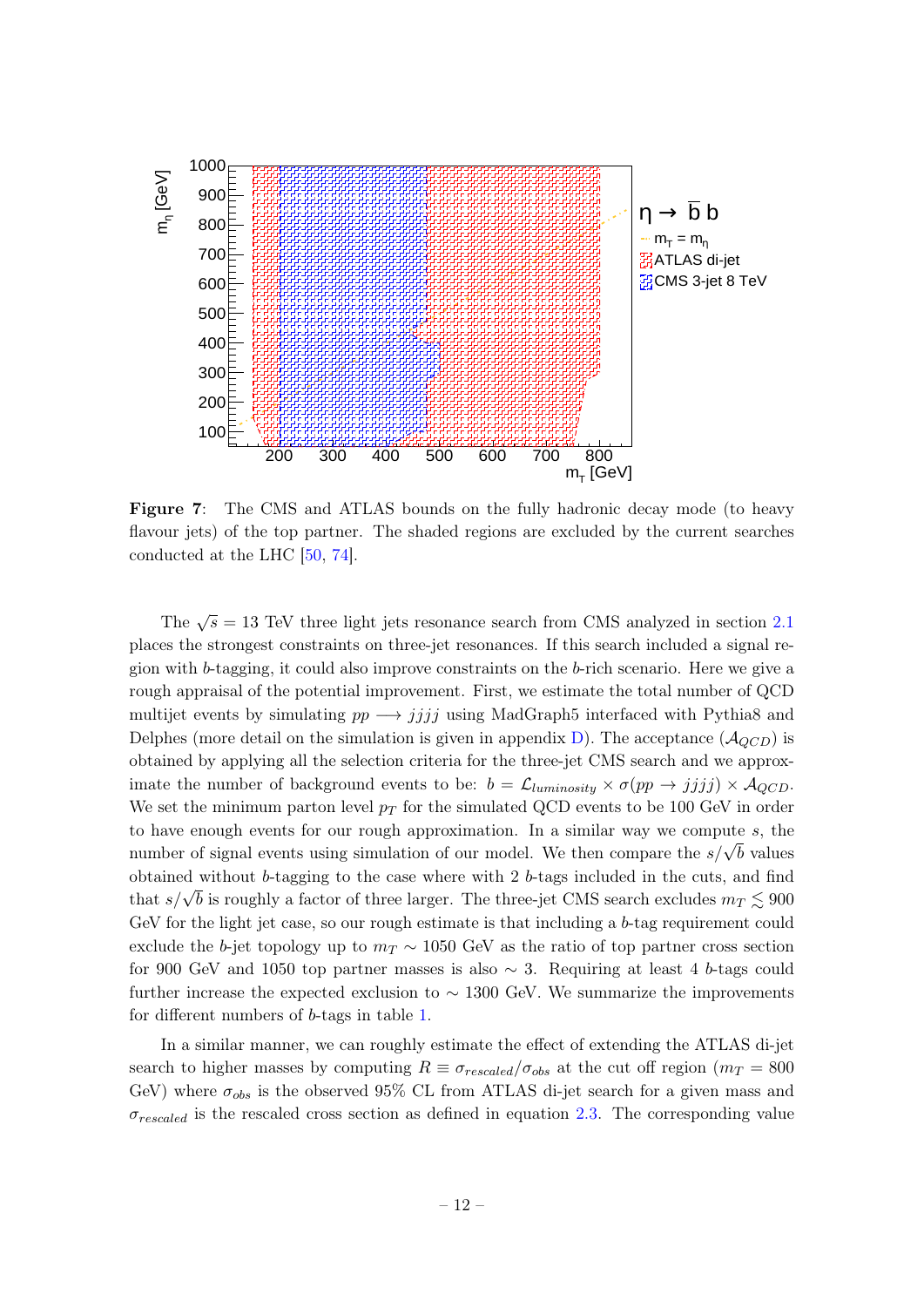for R is approximately 3 which points to a limit of  $\sim m_T = 950$  as the ratio of cross section for top partner masses of 950 and 800 GeV is  $\sim$  3.

<span id="page-13-2"></span>**Table 1**: The approximate improvement in  $s/\sqrt{b}$  and mass reach as a function of increasing number of b-tags,  $N_b$ . The first line is the actual limit, while the subsequent lines are manner or  $\sigma$ -tags,  $N_b$ . The first line is the actual finite, while the subsequent lines are estimated potential improvements. The  $s/\sqrt{b}$  values are computed at the cut off region of  $m_T = 900$  GeV for the three-jet CMS search [\[49\]](#page-20-12) with 35.9 fb<sup>-1</sup>.

| B-tagging requirement | $\frac{s}{\sqrt{b}}$ | Improvement | Mass Sensitivity [GeV] |
|-----------------------|----------------------|-------------|------------------------|
| $N_b \geq 0$          | 0.31                 |             | 900                    |
| $N_b \geq 1$          | 0.58                 | 1.86        | 1000                   |
| $N_b \geq 2$          | 1.04                 | 3.33        | 1050                   |
| $N_b \geq 3$          | 2.30                 | 8.36        | 1200                   |
| $N_b \geq 4$          | 4.66                 | 14.89       | 1300                   |

### <span id="page-13-0"></span>4 Conclusion

Although there has been a significant experimental search program for top partner pair production with  $th, bW$  and  $tZ$  decay modes, to our knowledge there has not been any studies to explore the all light jet decay mode. In this work we have recasted the latest available LHC searches that can impose significant constraints on the parameter space of models where the top partner decays to light jets. Our results are shown in figures [5](#page-8-1) and [7](#page-12-0) for models with final states containing only light jets and for final states containing 4 bjets respectively. Top partner masses are generally excluded up to  $m<sub>T</sub> \sim 900$  GeV, but there are a few gaps in the  $m_T - m_\eta$  plane for lighter  $m_T$ . Because the three-jet resonance search we recast focused on a resonance that decays through an off-shell scalar, it might be possible to obtain better limit in the on-shell  $\eta$  region by designing a search specifically for that topology. Furthermore we found that existing searches do not provide significantly better constraints for the case where the final states contain  $b$ -jet, but those limits could be improved by adding b-tagging requirements to the 13 TeV three-jet resonance search.

#### Acknowledgments

We thank Jack Collins and Jesse Thaler for helpful discussions. This work was supported in part by the Natural Sciences and Engineering Research Council of Canada (NSERC).

# <span id="page-13-1"></span>A CMS Three Jet Resonance Search

The 13 TeV CMS search [\[49\]](#page-20-12) requires an event to contain at least six jets with  $|\eta| < 2.4$ . The jet reconstruction is performed using the anti- $k_t$  algorithm [\[75\]](#page-22-2) with a radius parameter of  $R = 0.4$ . The list of all the selection criteria used in this particular search is given in table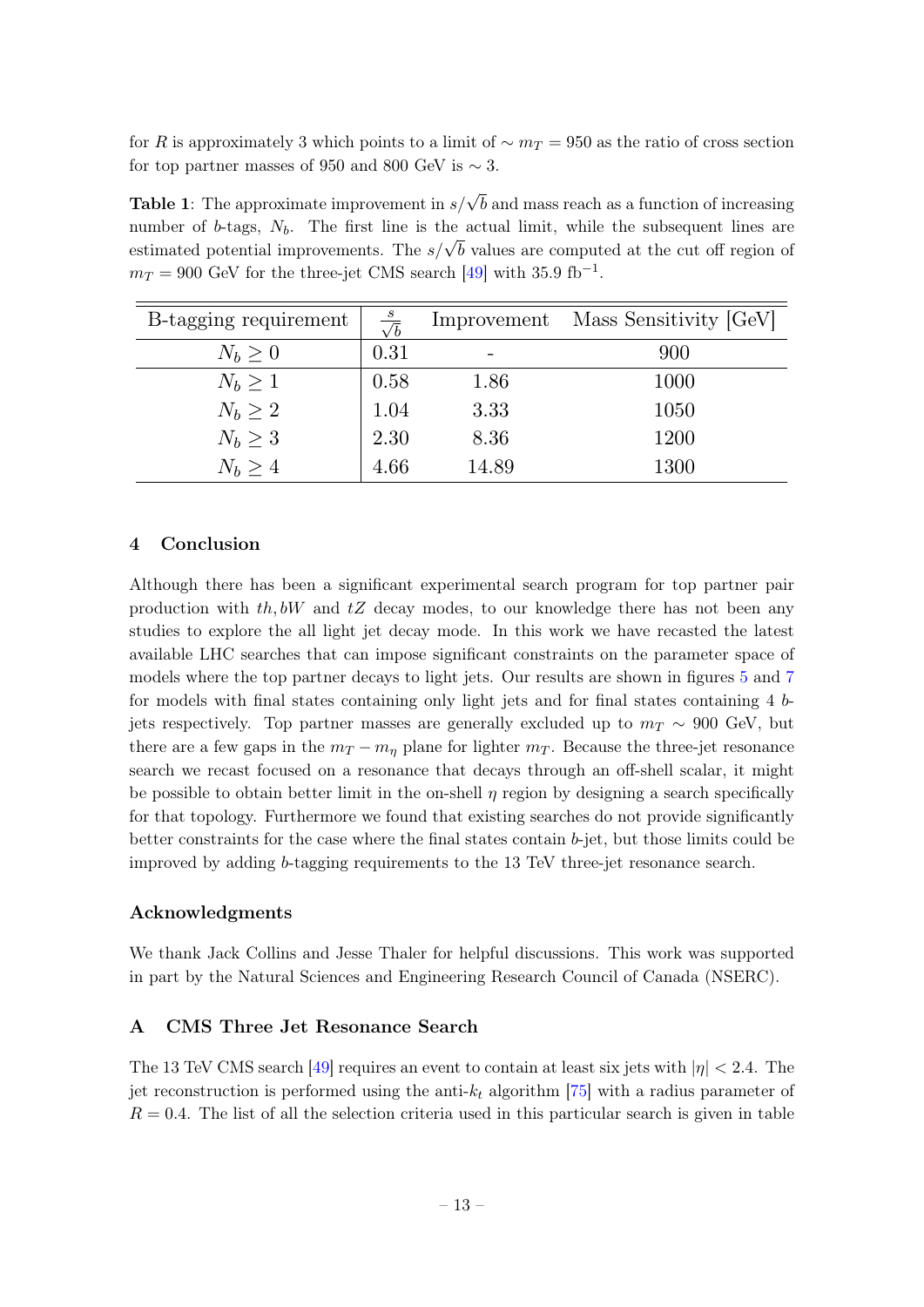[2.](#page-14-0) The analysis employs the jet-ensemble technique [\[57,](#page-21-4) [65\]](#page-21-11), which takes the six highest  $p_T$ jets in a given event and group them into 20 unique triplets. For signal, at most 2 of these triplets per event corresponds to the pair produced gluino decay while the rest contributes to combinatoric background which are referred to as "incorrect" triplets. Consequently the acceptance is defined as the ratio of the correct triplet over the total number of triplets (20) in the event. Furthermore, an event-level variable  $D^2_{[(6,3)+(3,2)]}$  is defined in order to characterize the angular spread of the six constituent jets insides a pair of triplets. The six-jet distance measure is defined as:

$$
D_{[(6,3)+(3,2)]}^2 = \sum_{i < j < k} \left( \sqrt{\hat{m}(6,3)_{ijk}^2 + D_{[3,2],ijk}^2} - \frac{1}{\sqrt{20}} \right)^2 \tag{A.1}
$$

where  $\hat{m}(6,3)_{ijk}^2 = \frac{m_{ijk}^2}{4 \cdot m_{ijklmn}^2 + 6 \sum_i m_i^2}$  with  $i, j, k, l, m, n \in \{1, 2, ..., 6\}$  and  $m_{ijklmn}$  the invariant mass of the six highest  $p_T$  jets. For a new particle decaying to three-jets, the jets produced would be uniformly distributed in a detector resulting in  $\hat{m}(6,3)_{ijk}^2$  approximately 1/20. While the jets from the QCD are usually grouped together giving  $\hat{m}(6,3)_{ijk}^2$  close to zero or one.

<span id="page-14-0"></span>Table 2: The list of selection criteria with the direction of the cuts and the mass ranges analyzed by the CMS search [\[49\]](#page-20-12).

| Gluino mass range [GeV] | Jet $p_T$ [GeV] $H_T$ [GeV] |       | Sixth Jet $p_T$ [GeV] | $D^2_{[(6,3)+(3,2)]}$ | $A_m$   | $\Delta$ [GeV] | $D^2_{[3,2]}$ |
|-------------------------|-----------------------------|-------|-----------------------|-----------------------|---------|----------------|---------------|
| 200-400                 | >30                         | >650  | > 40                  | < 1.25                | < 0.25  | > 250          | ${}< 0.05$    |
| 400-700                 | >30                         | >650  | >50                   | < 1.00                | < 0.175 | >180           | < 0.175       |
| 700-1200                | >50                         | > 900 | >125                  | ${}_{< 0.9}$          | < 0.15  | >20            | < 0.2         |
| 1200-2000               | >50                         | > 900 | >175                  | ${}< 0.75$            | < 0.15  | $-120$         | ${}< 0.25$    |
|                         |                             |       |                       |                       |         |                |               |

Furthermore one of the most efficient cut for the three-jet resonance is the "Delta cut" defined as:

$$
M_{jjj} < \sum_{i=1}^{3} p_T^i - \Delta \quad , \tag{A.2}
$$

where  $M_{jjj}$  is the invariant mass of the triplet and  $\Delta$  is an adjustable parameter. The parameter  $\Delta$  is determined in each signal region by optimizing the signal significance  $\alpha =$ parameter  $\Delta$  is determined in each signar region by optimizing the signar significance  $\alpha = s/\sqrt{s+b}$ . This particular selection criteria can be understood due to the observation of the linear correlation of the triplet invariant mass with scalar sum of the transverse momentum for the QCD background. While the triplet invariant mass of the correctly combined signal triplets is unchanged by varying  $p_T$  since  $M_{jjj}$  is fixed. Consequently, this not only reduces the QCD multijet background but the combinatoric background raising from the incorrectly combined signal triplets as well. Finally, the mass asymmetry variable is defined as:

$$
A_m = \frac{|m_{ijk} - m_{lmn}|}{m_{ijk} + m_{lmn}} \tag{A.3}
$$

where  $m_{ijk}$  is invariant mass of the triplet. This variable has discriminating power between signal and background since the signal triplets are expected to be close each other in mass but not the background.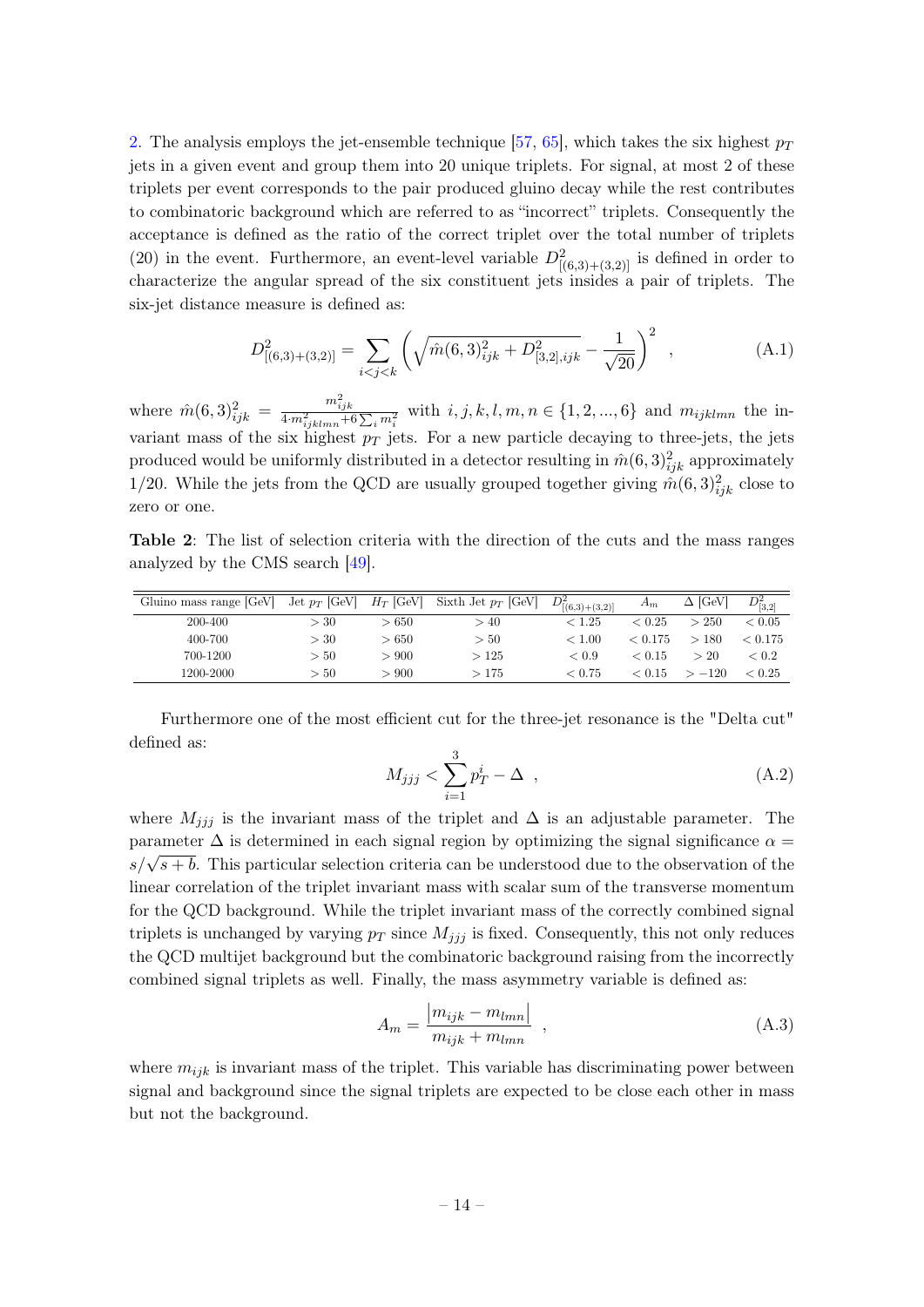When trying to reproduce the 13 TeV CMS search [\[49\]](#page-20-12) we encountered some difficulities. The CMS collaboration paper contains  $M_{ijj}$  distributions for their signal topologies reproduced in the top panels of figure [8.](#page-15-0) The shapes of the signals appear as perfect Gaussians centered around the gluino mass. However, our simulations of the RPV model result in an invariant mass peak that is slightly shifted below the true mass points and is asymmetric about the peak with a longer tail at lower invariant mass. We show the signal distributions for two different gluino masses in the bottom panel of figure [8](#page-15-0) both with and without detector simulation. Furthermore, it is stated in [\[49\]](#page-20-12) that the invariant mass distribution of the incorrectly combined signal triplets (the combinatoric background) is similar to the multijet background; however, we find them to be different. There is also an ambiguity in the definition of the acceptance in the case where more than two triplets in an event satisfy all the selection criteria. Finally, [\[49\]](#page-20-12) refers to Monte Carlo simulations of the QCD back-

<span id="page-15-0"></span>

Figure 8: Mass distributions for two of the mass regions. The distributions in figure (a) and (b) are produced by CMS [\[49\]](#page-20-12) while the bottom figures are the corresponding ones for  $m_{\eta} = 5$  TeV.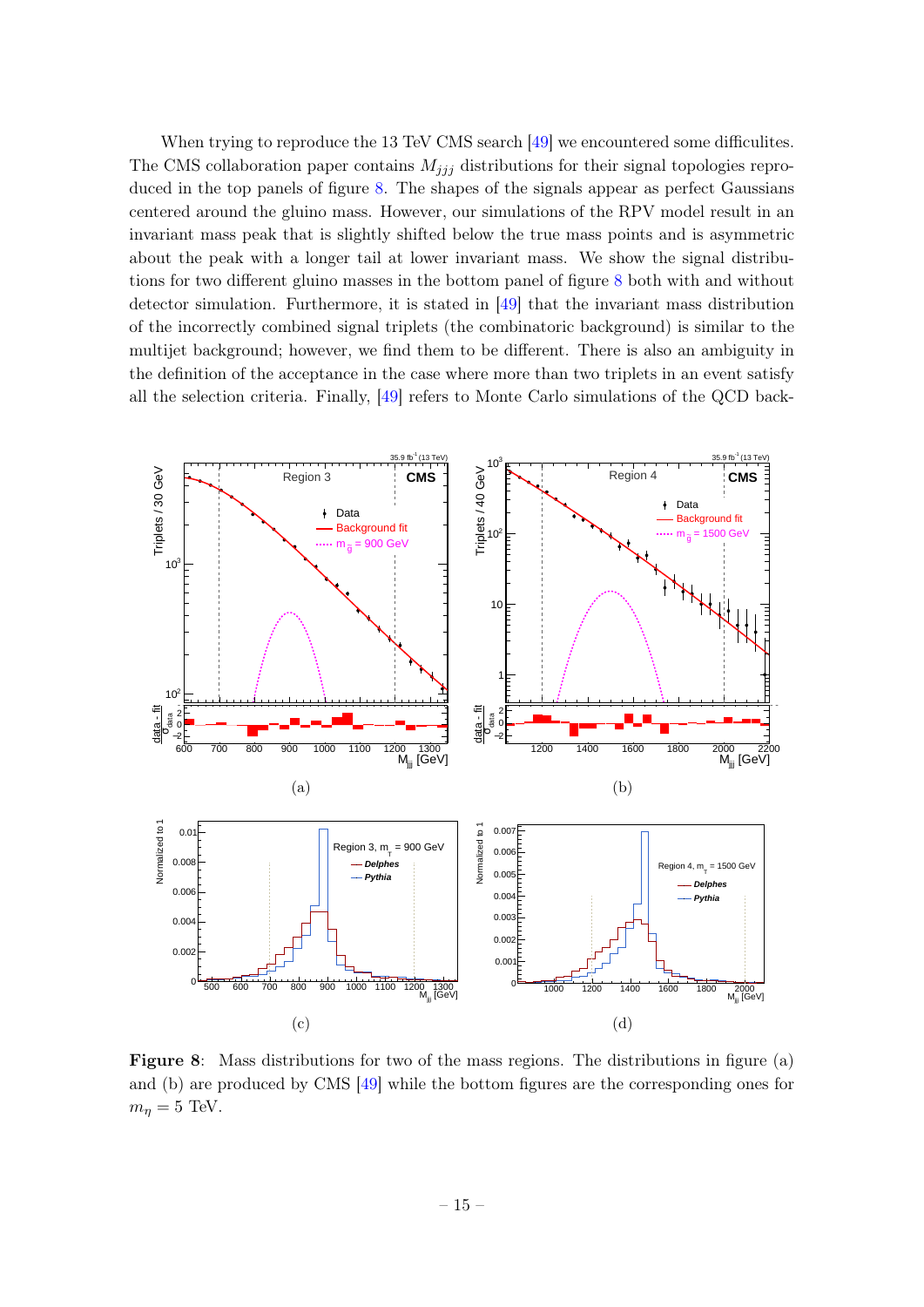ground, but the work does not specify how the QCD samples are generated. More details about the procedures for computing the signal efficiency and simulating the background would be helpful for future studies and recasts.

#### <span id="page-16-0"></span>B ATLAS Di-Jet Resonance Search

Similar to the three-jet CMS search, this di-jet search [\[50\]](#page-20-13) also reconstructs the jet candidates using an anti- $k_t$  algorithm with a radius parameter of 0.4. The complete list of cuts is displayed in table [3.](#page-16-2) The average mass of the two reconstructed resonances is expected to peak around the mass of the resonance being searched for. The average mass,

$$
m_{\text{avg}} = \frac{1}{2} (m_1 + m_2) \quad , \tag{B.1}
$$

is thus required to be inside of a window around the searched for mass, with the width of the window varying from 10 to 100 GeV and is given in tables 3 and 5 of [\[50\]](#page-20-13). In order to recast this particular search, the RPV top squarks were pair produced with radiation of up to two additional partons. The merging with parton shower was done using the MLM [\[76\]](#page-22-3) prescription with a merging scale set to  $1/4$  of the top squark mass. In addition, all the SUSY particles except top squark were decoupled by setting their masses to 5 TeV.

<span id="page-16-2"></span>Table 3: The list of selection criteria with the direction of the cut for the ATLAS di-jet search [\[50\]](#page-20-13).

| Jet $p_T$ [GeV] | $\mathcal{A}_m$ | $ \cos(\theta^*) $ | $\Delta R_{min}$                                                                                                                                               |  |
|-----------------|-----------------|--------------------|----------------------------------------------------------------------------------------------------------------------------------------------------------------|--|
| >120            | < 0.05          | < 0.3              | $<-0.002 \cdot (\frac{m_{avg}}{GeV} - 225) + 0.72$ , if $m_{avg} \le 225$ GeV<br>$< +0.0013 \cdot (\frac{m_{avg}}{GeV} - 225) + 0.72$ , if $m_{avg} > 225$ GeV |  |

# <span id="page-16-1"></span>C CMS Three Jet Resonance Search at  $\sqrt{s} = 8$  TeV

The work of [\[74\]](#page-22-1) is an earlier version of the three-jet CMS search [\[49\]](#page-20-12) performed at the center-of-mass energy of 8 TeV. The jet candidates are constructed using an anti- $k_t$  algorithm with a radius parameter of 0.5. The search considers two scenarios, first when the gluino decays into light flavour jets and secondly when it decays to a  $b$ -jet and two light flavour jets. The latter case requires the existence of at least one bottom quark jet in the resonance decay products. Besides the usual  $p<sub>T</sub>$  and  $\Delta$  variables requirements described in appendix [A,](#page-13-1) event shape information is exploited. Typically in the high mass region, the signal events have a more spherical shape than the background (which generally contain back to back jets thus more linear shape) [\[74\]](#page-22-1). Consequently, the sphericity variable is defined as,

$$
S = \frac{3}{2} (\lambda_2 + \lambda_3) , \quad \lambda_1 \ge \lambda_2 \ge \lambda_3 , \qquad (C.1)
$$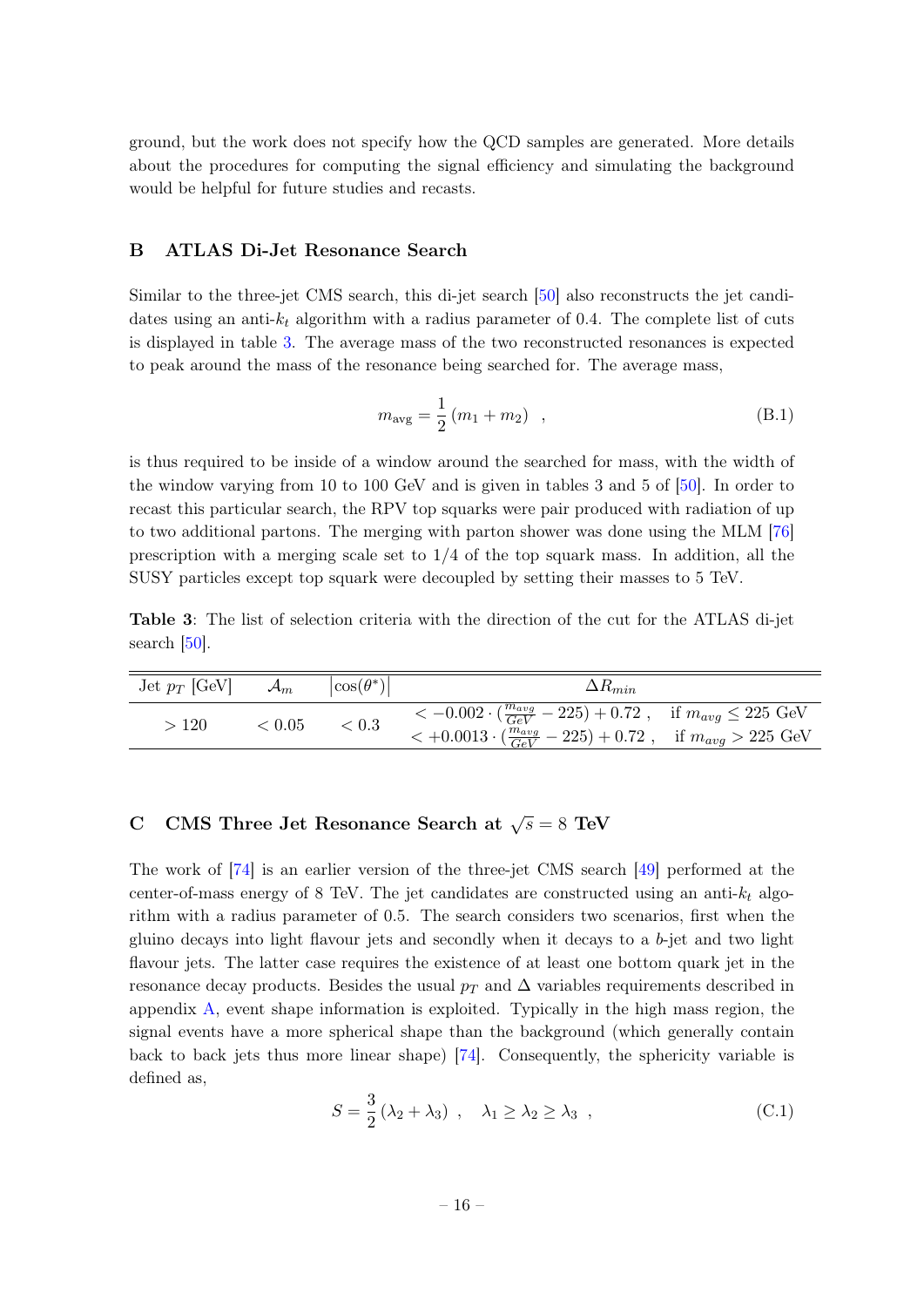where  $\lambda$ 's are the eigenvalues of the sphericity tensor,

$$
S^{\alpha\beta} = \frac{\sum_{i} p_i^{\alpha} p_i^{\beta}}{\sum_{i} |p_i|^2}, \quad \alpha, \beta = x, y, z \quad , \tag{C.2}
$$

where  $\alpha$  and  $\beta$  label separate jets, and the sphericity S is calculated using all jets in each event. The complete list of selection criteria are shown in table [4.](#page-17-1)

<span id="page-17-1"></span>Table 4: The selection criteria with the direction of the cut for the CMS heavy flavour search performed at  $\sqrt{s} = 8$  TeV [\[74\]](#page-22-1).

| Mass Range [GeV] $\Delta$ [GeV] $p_{T,i}^{4th}$ [GeV] $p_{T,i}^{6th}$ [GeV] Sphericity |      |      |      |       |
|----------------------------------------------------------------------------------------|------|------|------|-------|
| 200-600                                                                                | >110 | > 80 | >60  |       |
| 600-1500                                                                               | >110 | >110 | >110 | > 0.4 |

# <span id="page-17-0"></span>D Multijet Background

The principal background for our signal arises from the QCD multijet events. Other SM processes have negligible contributions, and we have performed simulations of  $\bar{t}t$  events to confirm that their rates are indeed very small. The QCD multijet background is very large as one can observe from the crude cross section estimates shown in table [5](#page-17-2) (similar results were obtained using Sherpa [\[77\]](#page-22-4)). The QCD multijet events were obtained by simulating  $pp \rightarrow jjjj$  using MadGraph5 interfaced with Pythia8 and Delphes. The cross sections are orders of magnitude larger than the pair production cross section for top partner as displayed in figure [2.](#page-4-1) In our simulations, we require each of the four partons to have  $p_T > p_{T,min}(j) = 100$  GeV in order to make sure enough events satisfy all the selection requirements for our recasted searches. The minimum parton level  $p_T$  is well below the detector level jet  $p_T$  requirement of 125 GeV, given in table [2,](#page-14-0) at the cut off region ( $m_T = 900$ ) GeV), so it does not affect our analysis.

<span id="page-17-2"></span>**Table 5**: Four partonic hard jets production cross section using MadGraph5 at  $\sqrt{s} = 13$ TeV with various minimum parton level cut.

| $p_{T,min}(j)$ Generator Level [GeV] | $\sigma_{4j}$ [pb]    |
|--------------------------------------|-----------------------|
| 20                                   | $1.79 \times 10^{7}$  |
| 60                                   | $7.64 \times 10^{4}$  |
| 100                                  | $4.68 \times 10^{3}$  |
| 200                                  | $7.216 \times 10^{1}$ |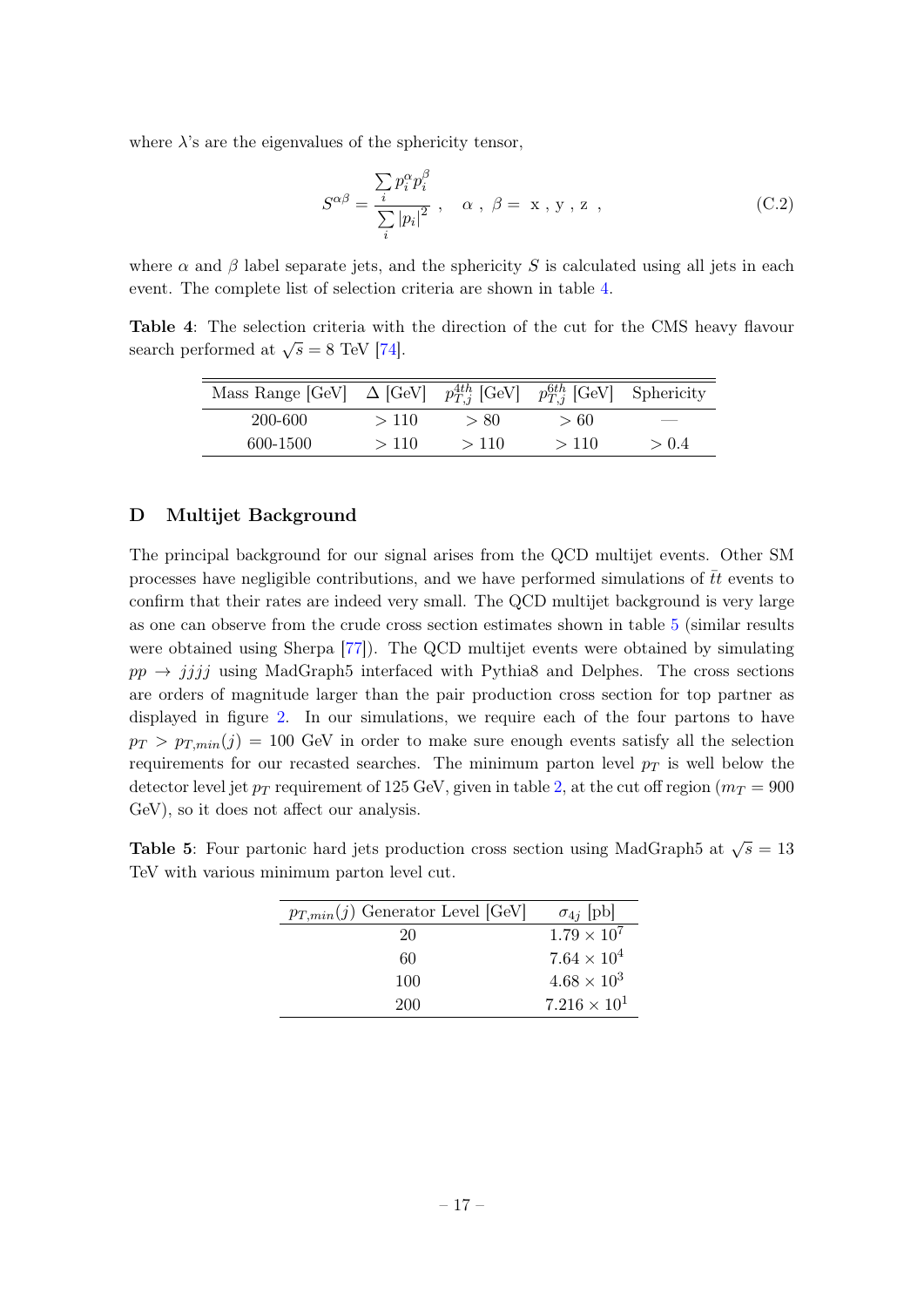#### References

- <span id="page-18-0"></span>[1] ATLAS collaboration, Observation of a new particle in the search for the Standard Model Higgs boson with the ATLAS detector at the LHC, [Phys. Lett.](https://doi.org/10.1016/j.physletb.2012.08.020) **B716** (2012) 1 [[1207.7214](https://arxiv.org/abs/1207.7214)].
- <span id="page-18-1"></span>[2] CMS collaboration, Observation of a New Boson at a Mass of 125 GeV with the CMS Experiment at the LHC, [Phys. Lett.](https://doi.org/10.1016/j.physletb.2012.08.021) B716 (2012) 30 [[1207.7235](https://arxiv.org/abs/1207.7235)].
- <span id="page-18-2"></span>[3] R. Contino, L. Da Rold and A. Pomarol, *Light custodians in natural composite Higgs models*, Phys. Rev. D75 [\(2007\) 055014](https://doi.org/10.1103/PhysRevD.75.055014) [[hep-ph/0612048](https://arxiv.org/abs/hep-ph/0612048)].
- [4] D. Marzocca, M. Serone and J. Shu, General Composite Higgs Models, JHEP 08 [\(2012\) 013](https://doi.org/10.1007/JHEP08(2012)013) [[1205.0770](https://arxiv.org/abs/1205.0770)].
- [5] O. Matsedonskyi, G. Panico and A. Wulzer, Light Top Partners for a Light Composite Higgs, JHEP 01 [\(2013\) 164](https://doi.org/10.1007/JHEP01(2013)164) [[1204.6333](https://arxiv.org/abs/1204.6333)].
- [6] A. De Simone, O. Matsedonskyi, R. Rattazzi and A. Wulzer, A First Top Partner Hunter's Guide, JHEP 04 [\(2013\) 004](https://doi.org/10.1007/JHEP04(2013)004) [[1211.5663](https://arxiv.org/abs/1211.5663)].
- <span id="page-18-3"></span>[7] B. Bellazzini, C. CsÃąki and J. Serra, Composite Higgses, [Eur. Phys. J.](https://doi.org/10.1140/epjc/s10052-014-2766-x) C74 (2014) 2766 [[1401.2457](https://arxiv.org/abs/1401.2457)].
- <span id="page-18-4"></span>[8] N. Arkani-Hamed, A. G. Cohen, E. Katz and A. E. Nelson, The Littlest Higgs, [JHEP](https://doi.org/10.1088/1126-6708/2002/07/034) 07 [\(2002\) 034](https://doi.org/10.1088/1126-6708/2002/07/034) [[hep-ph/0206021](https://arxiv.org/abs/hep-ph/0206021)].
- <span id="page-18-5"></span>[9] M. Schmaltz and D. Tucker-Smith, Little Higgs review, [Ann. Rev. Nucl. Part. Sci.](https://doi.org/10.1146/annurev.nucl.55.090704.151502) 55 (2005) [229](https://doi.org/10.1146/annurev.nucl.55.090704.151502) [[hep-ph/0502182](https://arxiv.org/abs/hep-ph/0502182)].
- <span id="page-18-6"></span>[10] ATLAS collaboration, Search for pair production of vector-like top quarks in events with one lepton, jets, and missing transverse momentum in  $\sqrt{s} = 13$  TeV pp collisions with the ATLAS detector, JHEP 08 [\(2017\) 052](https://doi.org/10.1007/JHEP08(2017)052) [[1705.10751](https://arxiv.org/abs/1705.10751)].
- [11] CMS collaboration, Search for pair production of vector-like T and B quarks in single-lepton final states using boosted jet substructure in proton-proton collisions at  $\sqrt{s} = 13$  TeV, JHEF 11 [\(2017\) 085](https://doi.org/10.1007/JHEP11(2017)085) [[1706.03408](https://arxiv.org/abs/1706.03408)].
- [12] CMS collaboration, Search for pair production of vector-like quarks in the  $bW\overline{b}W$  channel from proton-proton collisions at  $\sqrt{s} = 13$  TeV, [Phys. Lett.](https://doi.org/10.1016/j.physletb.2018.01.077) **B779** (2018) 82 [[1710.01539](https://arxiv.org/abs/1710.01539)].
- [13] ATLAS collaboration, Search for pair production of up-type vector-like quarks and for four-top-quark events in final states with multiple b-jets with the ATLAS detector, [JHEP](https://doi.org/10.1007/JHEP07(2018)089) 07 [\(2018\) 089](https://doi.org/10.1007/JHEP07(2018)089) [[1803.09678](https://arxiv.org/abs/1803.09678)].
- <span id="page-18-7"></span>[14] CMS collaboration, Search for vector-like T and B quark pairs in final states with leptons at  $\sqrt{s}$  = 13 TeV, JHEP 08 [\(2018\) 177](https://doi.org/10.1007/JHEP08(2018)177) [[1805.04758](https://arxiv.org/abs/1805.04758)].
- [15] ATLAS collaboration, Search for pair production of heavy vector-like quarks decaying into high-p<sub>T</sub> W bosons and top quarks in the lepton-plus-jets final state in pp collisions at  $\sqrt{s} = 13$  TeV with the ATLAS detector, JHEP 08 [\(2018\) 048](https://doi.org/10.1007/JHEP08(2018)048) [[1806.01762](https://arxiv.org/abs/1806.01762)].
- <span id="page-18-8"></span>[16] ATLAS collaboration, Search for pair production of heavy vector-like quarks decaying into hadronic final states in pp collisions at  $\sqrt{s} = 13$  TeV with the ATLAS detector, [Phys. Rev.](https://doi.org/10.1103/PhysRevD.98.092005) D98 [\(2018\) 092005](https://doi.org/10.1103/PhysRevD.98.092005) [[1808.01771](https://arxiv.org/abs/1808.01771)].
- <span id="page-18-9"></span>[17] ATLAS collaboration, Combination of the searches for pair-produced vector-like partners of the third-generation quarks at  $\sqrt{s} = 13$  TeV with the ATLAS detector, [Phys. Rev. Lett.](https://doi.org/10.1103/PhysRevLett.121.211801) 121 [\(2018\) 211801](https://doi.org/10.1103/PhysRevLett.121.211801) [[1808.02343](https://arxiv.org/abs/1808.02343)].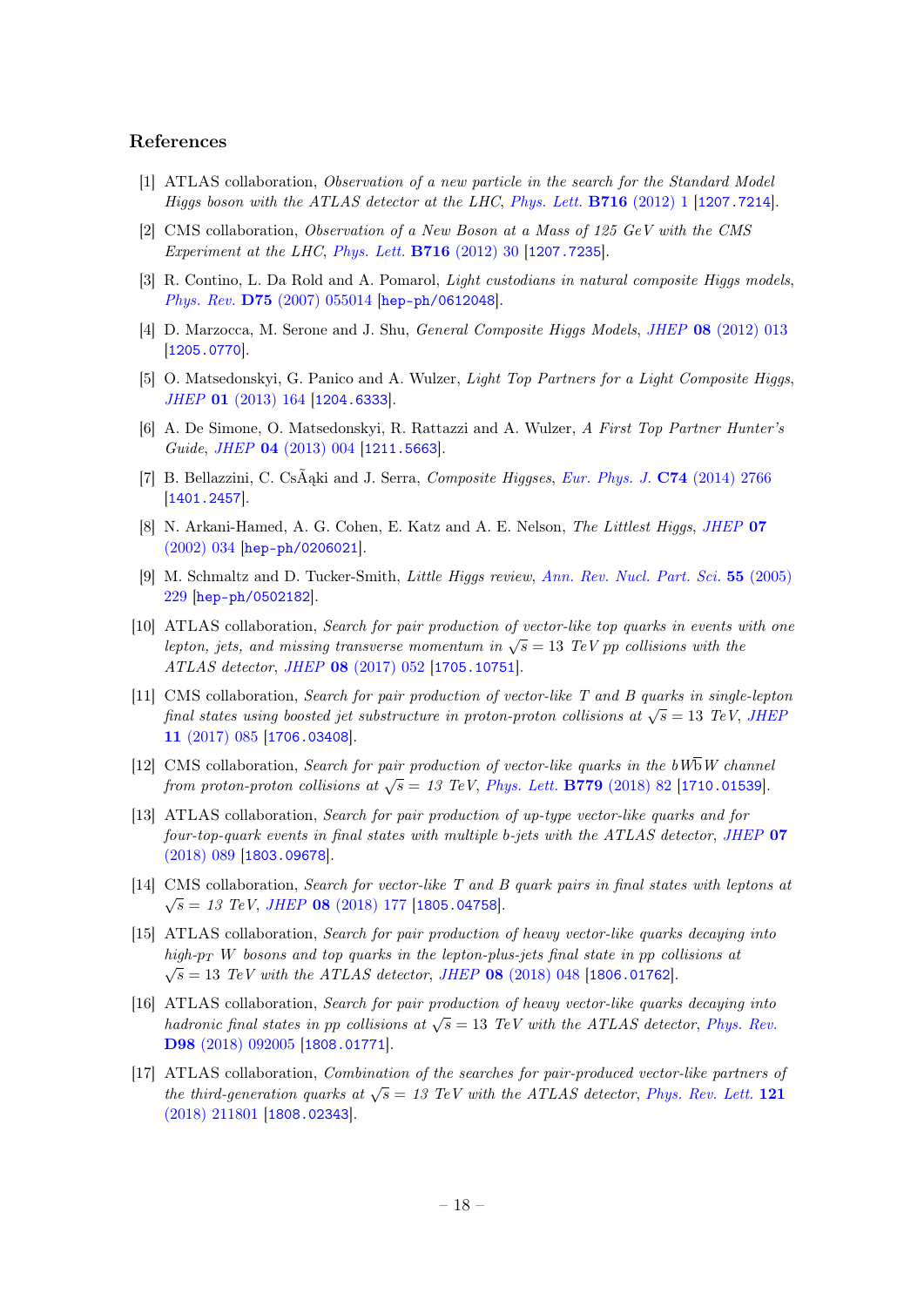- [18] CMS collaboration, Search for vector-like quarks in events with two oppositely charged Leptons and jets in proton-proton collisions at  $\sqrt{s} = 13$  TeV, [Eur. Phys. J.](https://doi.org/10.1140/epjc/s10052-019-6855-8) C79 (2019) 364 [[1812.09768](https://arxiv.org/abs/1812.09768)].
- <span id="page-19-0"></span>[19] CMS collaboration, Search for pair production of vector-like quarks in the fully hadronic final state, [1906.11903](https://arxiv.org/abs/1906.11903).
- <span id="page-19-1"></span>[20] ATLAS collaboration, Search for pair and single production of new heavy quarks that decay to a Z boson and a third-generation quark in pp collisions at  $\sqrt{s} = 8$  TeV with the ATLAS detector, JHEP 11 [\(2014\) 104](https://doi.org/10.1007/JHEP11(2014)104) [[1409.5500](https://arxiv.org/abs/1409.5500)].
- [21] ATLAS collaboration, Search for the production of single vector-like and excited quarks in the Wt final state in pp collisions at  $\sqrt{s} = 8$  TeV with the ATLAS detector, JHEP 02 [\(2016\)](https://doi.org/10.1007/JHEP02(2016)110) [110](https://doi.org/10.1007/JHEP02(2016)110) [[1510.02664](https://arxiv.org/abs/1510.02664)].
- [22] ATLAS collaboration, Search for single production of vector-like quarks decaying into Wb in pp collisions at  $\sqrt{s} = 8$  TeV with the ATLAS detector, [Eur. Phys. J.](https://doi.org/10.1140/epjc/s10052-016-4281-8) C76 (2016) 442 [[1602.05606](https://arxiv.org/abs/1602.05606)].
- [23] CMS collaboration, Search for single production of a heavy vector-like T quark decaying to a Higgs boson and a top quark with a lepton and jets in the final state, [Phys. Lett.](https://doi.org/10.1016/j.physletb.2017.05.019) B771 [\(2017\) 80](https://doi.org/10.1016/j.physletb.2017.05.019) [[1612.00999](https://arxiv.org/abs/1612.00999)].
- [24] CMS collaboration, Search for electroweak production of a vector-like quark decaying to a top quark and a Higgs boson using boosted topologies in fully hadronic final states, [JHEP](https://doi.org/10.1007/JHEP04(2017)136) 04 [\(2017\) 136](https://doi.org/10.1007/JHEP04(2017)136) [[1612.05336](https://arxiv.org/abs/1612.05336)].
- [25] CMS collaboration, Search for single production of vector-like quarks decaying to a Z boson and a top or a bottom quark in proton-proton collisions at  $\sqrt{s} = 13$  TeV, JHEP 05 [\(2017\)](https://doi.org/10.1007/JHEP05(2017)029) [029](https://doi.org/10.1007/JHEP05(2017)029) [[1701.07409](https://arxiv.org/abs/1701.07409)].
- [26] CMS collaboration, Search for single production of vector-like quarks decaying into a b quark and a W boson in proton-proton collisions at  $\sqrt{s} = 13$  TeV, [Phys. Lett.](https://doi.org/10.1016/j.physletb.2017.07.022) **B772** (2017) 634 [[1701.08328](https://arxiv.org/abs/1701.08328)].
- [27] CMS collaboration, Search for single production of a vector-like T quark decaying to a Z boson and a top quark in proton-proton collisions at  $\sqrt{s} = 13$  TeV, [Phys. Lett.](https://doi.org/10.1016/j.physletb.2018.04.036) **B781** (2018) [574](https://doi.org/10.1016/j.physletb.2018.04.036) [[1708.01062](https://arxiv.org/abs/1708.01062)].
- [28] CMS collaboration, Search for single production of vector-like quarks decaying to a b quark and a Higgs boson, JHEP 06 [\(2018\) 031](https://doi.org/10.1007/JHEP06(2018)031) [[1802.01486](https://arxiv.org/abs/1802.01486)].
- [29] ATLAS collaboration, Search for pair- and single-production of vector-like quarks in final states with at least one Z boson decaying into a pair of electrons or muons in pp collision data collected with the ATLAS detector at  $\sqrt{s} = 13$  TeV, Phys. Rev. **D98** [\(2018\) 112010](https://doi.org/10.1103/PhysRevD.98.112010) [[1806.10555](https://arxiv.org/abs/1806.10555)].
- <span id="page-19-2"></span>[30] CMS collaboration, Search for single production of vector-like quarks decaying to a top quark and a W boson in proton-proton collisions at  $\sqrt{s} = 13$  TeV, [Eur. Phys. J. C](https://doi.org/10.1140/epjc/s10052-019-6556-3) 79 (2019) 90 [[1809.08597](https://arxiv.org/abs/1809.08597)].
- <span id="page-19-3"></span>[31] A. Anandakrishnan, J. H. Collins, M. Farina, E. Kuflik and M. Perelstein, Odd Top Partners at the LHC, Phys. Rev. D93 [\(2016\) 075009](https://doi.org/10.1103/PhysRevD.93.075009) [[1506.05130](https://arxiv.org/abs/1506.05130)].
- [32] J. A. Aguilar-Saavedra, D. E. LÃşpez-Fogliani and C. MuÃśoz, Novel signatures for vector-like quarks, JHEP 06 [\(2017\) 095](https://doi.org/10.1007/JHEP06(2017)095) [[1705.02526](https://arxiv.org/abs/1705.02526)].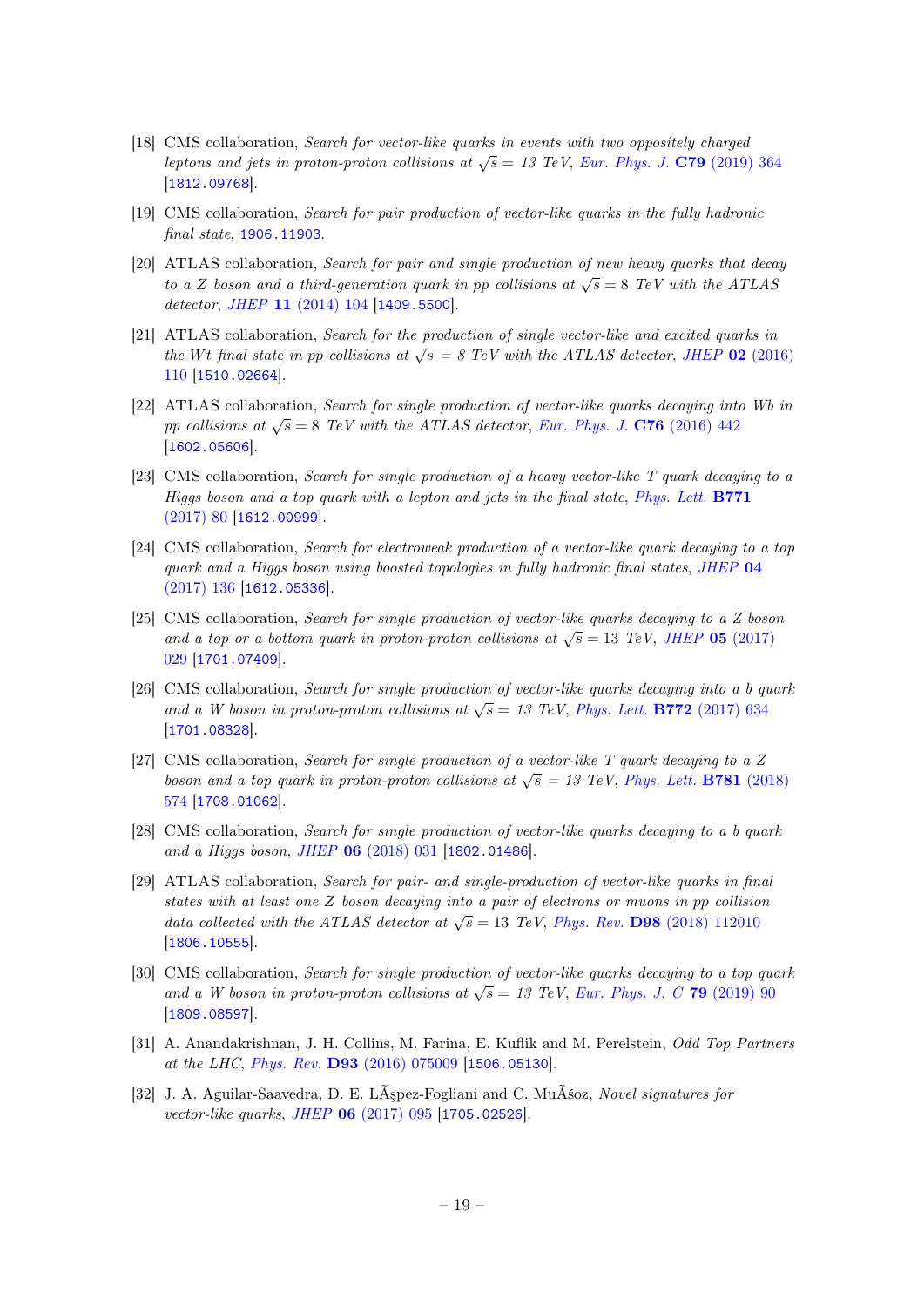- <span id="page-20-0"></span>[33] J. A. Aguilar-Saavedra, J. Alonso-GonzÃąlez, L. Merlo and J. M. No, Exotic vectorlike quark phenomenology in the minimal linear  $\sigma$  model, Phys. Rev. **D101** [\(2020\) 035015](https://doi.org/10.1103/PhysRevD.101.035015) [[1911.10202](https://arxiv.org/abs/1911.10202)].
- <span id="page-20-1"></span>[34] J. H. Kim and I. M. Lewis, Loop Induced Single Top Partner Production and Decay at the LHC, JHEP 05 [\(2018\) 095](https://doi.org/10.1007/JHEP05(2018)095) [[1803.06351](https://arxiv.org/abs/1803.06351)].
- <span id="page-20-2"></span>[35] H. Alhazmi, J. H. Kim, K. Kong and I. M. Lewis, Shedding Light on Top Partner at the LHC, JHEP **01** [\(2019\) 139](https://doi.org/10.1007/JHEP01(2019)139) [[1808.03649](https://arxiv.org/abs/1808.03649)].
- <span id="page-20-3"></span>[36] R. Benbrik et al., Signatures of vector-like top partners decaying into new neutral scalar or pseudoscalar bosons, [1907.05929](https://arxiv.org/abs/1907.05929).
- <span id="page-20-4"></span>[37] J. H. Kim, S. D. Lane, H.-S. Lee, I. M. Lewis and M. Sullivan, Searching for Dark Photons with Maverick Top Partners, [1904.05893](https://arxiv.org/abs/1904.05893).
- <span id="page-20-5"></span>[38] M. Chala, *Direct bounds on heavy toplike quarks with standard and exotic decays, [Phys. Rev.](https://doi.org/10.1103/PhysRevD.96.015028)* D96 [\(2017\) 015028](https://doi.org/10.1103/PhysRevD.96.015028) [[1705.03013](https://arxiv.org/abs/1705.03013)].
- [39] N. Bizot, G. Cacciapaglia and T. Flacke, Common exotic decays of top partners, [JHEP](https://doi.org/10.1007/JHEP06(2018)065) 06  $(2018)$  065 [[1803.00021](https://arxiv.org/abs/1803.00021)].
- <span id="page-20-6"></span>[40] G. Cacciapaglia, T. Flacke, M. Park and M. Zhang, Exotic decays of top partners: mind the search gap, [1908.07524](https://arxiv.org/abs/1908.07524).
- <span id="page-20-7"></span>[41] Performance and Calibration of the JetFitterCharm Algorithm for c-Jet Identification ATL-PHYS-PUB-2015-001, 2015, .
- [42] CMS collaboration, *Identification of c-quark jets at the CMS experiment* CMS-PAS-BTV-16-001, 2016, .
- [43] CMS collaboration, Identification of heavy-flavour jets with the CMS detector in pp collisions at 13 TeV, JINST 13 [\(2018\) P05011](https://doi.org/10.1088/1748-0221/13/05/P05011) [[1712.07158](https://arxiv.org/abs/1712.07158)].
- <span id="page-20-8"></span>[44] ATLAS collaboration, Measurements of b-jet tagging efficiency with the ATLAS detector using tt events at  $\sqrt{s} = 13$  TeV, JHEP 08 [\(2018\) 089](https://doi.org/10.1007/JHEP08(2018)089) [[1805.01845](https://arxiv.org/abs/1805.01845)].
- <span id="page-20-9"></span>[45] Y. Kats, M. McCullough, G. Perez, Y. Soreq and J. Thaler, Colorful Twisted Top Partners and Partnerium at the LHC, JHEP 06 [\(2017\) 126](https://doi.org/10.1007/JHEP06(2017)126) [[1704.03393](https://arxiv.org/abs/1704.03393)].
- <span id="page-20-10"></span>[46] H. K. Dreiner, An Introduction to explicit R-parity violation, [hep-ph/9707435](https://arxiv.org/abs/hep-ph/9707435).
- [47] B. C. Allanach, A. Dedes and H. K. Dreiner, R parity violating minimal supergravity model, Phys. Rev. D69 [\(2004\) 115002](https://doi.org/10.1103/PhysRevD.69.115002, 10.1103/PhysRevD.72.079902) [[hep-ph/0309196](https://arxiv.org/abs/hep-ph/0309196)].
- <span id="page-20-11"></span>[48] R. Barbier et al., R-parity violating supersymmetry, [Phys. Rept.](https://doi.org/10.1016/j.physrep.2005.08.006) 420 (2005) 1 [[hep-ph/0406039](https://arxiv.org/abs/hep-ph/0406039)].
- <span id="page-20-12"></span>[49] CMS collaboration, Search for pair-produced three-jet resonances in proton-proton collisions  $\alpha t \sqrt{s}$  =13 TeV, Phys. Rev. D99 [\(2019\) 012010](https://doi.org/10.1103/PhysRevD.99.012010) [[1810.10092](https://arxiv.org/abs/1810.10092)].
- <span id="page-20-13"></span>[50] ATLAS collaboration, A search for pair-produced resonances in four-jet final states at  $\sqrt{s} =$ 13 TeV with the ATLAS detector, [Eur. Phys. J.](https://doi.org/10.1140/epjc/s10052-018-5693-4) C78 (2018) 250 [[1710.07171](https://arxiv.org/abs/1710.07171)].
- <span id="page-20-14"></span>[51] A. Alloul, N. D. Christensen, C. Degrande, C. Duhr and B. Fuks, FeynRules 2.0 - A complete toolbox for tree-level phenomenology, [Comput. Phys. Commun.](https://doi.org/10.1016/j.cpc.2014.04.012) 185 (2014) 2250 [[1310.1921](https://arxiv.org/abs/1310.1921)].
- <span id="page-20-15"></span>[52] J. Alwall, R. Frederix, S. Frixione, V. Hirschi, F. Maltoni, O. Mattelaer et al., The automated computation of tree-level and next-to-leading order differential cross sections, and their matching to parton shower simulations, JHEP 07 [\(2014\) 079](https://doi.org/10.1007/JHEP07(2014)079) [[1405.0301](https://arxiv.org/abs/1405.0301)].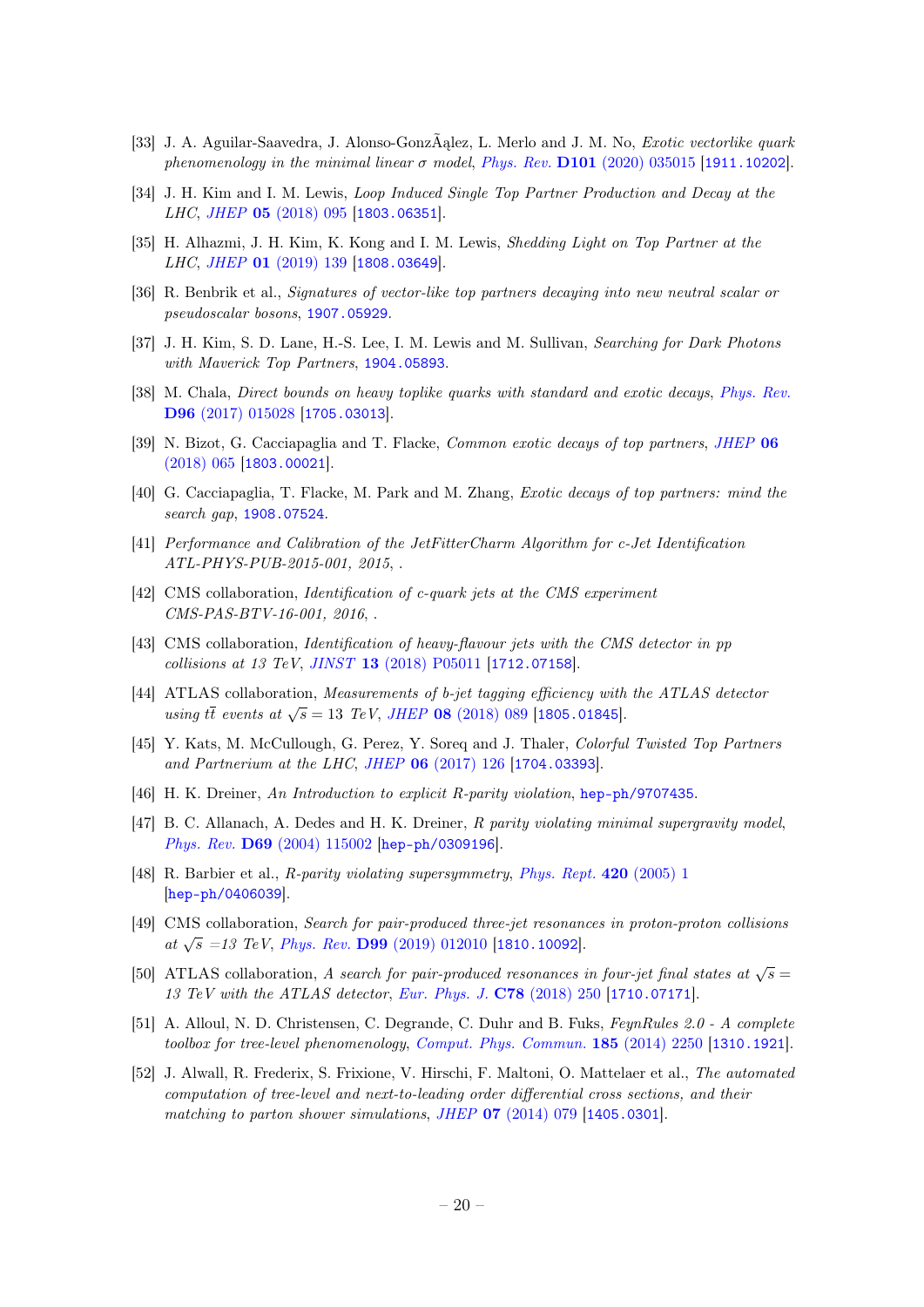- <span id="page-21-0"></span>[53] T. SjÃűstrand, S. Ask, J. R. Christiansen, R. Corke, N. Desai, P. Ilten et al., An Introduction to PYTHIA 8.2, [Comput. Phys. Commun.](https://doi.org/10.1016/j.cpc.2015.01.024) 191 (2015) 159 [[1410.3012](https://arxiv.org/abs/1410.3012)].
- <span id="page-21-1"></span>[54] DELPHES 3 collaboration, DELPHES 3, A modular framework for fast simulation of a generic collider experiment, JHEP 02 [\(2014\) 057](https://doi.org/10.1007/JHEP02(2014)057) [[1307.6346](https://arxiv.org/abs/1307.6346)].
- <span id="page-21-2"></span>[55] M. Cacciari, G. P. Salam and G. Soyez, FastJet User Manual, [Eur. Phys. J.](https://doi.org/10.1140/epjc/s10052-012-1896-2) C72 (2012) [1896](https://doi.org/10.1140/epjc/s10052-012-1896-2) [[1111.6097](https://arxiv.org/abs/1111.6097)].
- <span id="page-21-3"></span>[56] M. Czakon and A. Mitov,  $Top++:$  A Program for the Calculation of the Top-Pair Cross-Section at Hadron Colliders, [Comput. Phys. Commun.](https://doi.org/10.1016/j.cpc.2014.06.021) 185 (2014) 2930 [[1112.5675](https://arxiv.org/abs/1112.5675)].
- <span id="page-21-4"></span>[57] CMS collaboration, Search for Three-Jet Resonances in pp Collisions at  $\sqrt{s} = 7$  TeV, [Phys.](https://doi.org/10.1016/j.physletb.2012.10.048) Lett. B718 [\(2012\) 329](https://doi.org/10.1016/j.physletb.2012.10.048) [[1208.2931](https://arxiv.org/abs/1208.2931)].
- <span id="page-21-5"></span>[58] ATLAS collaboration, Search for pair production of massive particles decaying into three quarks with the ATLAS detector in  $\sqrt{s} = 7$  TeV pp collisions at the LHC, JHEP 12 [\(2012\)](https://doi.org/10.1007/JHEP12(2012)086) [086](https://doi.org/10.1007/JHEP12(2012)086) [[1210.4813](https://arxiv.org/abs/1210.4813)].
- <span id="page-21-6"></span>[59] ATLAS collaboration, Search for massive supersymmetric particles decaying to many jets using the ATLAS detector in pp collisions at  $\sqrt{s} = 8$  TeV, Phys. Rev. **D91** [\(2015\) 112016](https://doi.org/10.1103/PhysRevD.93.039901, 10.1103/PhysRevD.91.112016) [[1502.05686](https://arxiv.org/abs/1502.05686)].
- <span id="page-21-7"></span>[60] M. Redi, V. Sanz, M. de Vries and A. Weiler, Strong Signatures of Right-Handed Compositeness, JHEP 08 [\(2013\) 008](https://doi.org/10.1007/JHEP08(2013)008) [[1305.3818](https://arxiv.org/abs/1305.3818)].
- <span id="page-21-8"></span>[61] R. H. Dalitz, *Decay of tau mesons of known charge, Phys. Rev.* **94** [\(1954\) 1046.](https://doi.org/10.1103/PhysRev.94.1046)
- <span id="page-21-9"></span>[62] T. Junk, Confidence level computation for combining searches with small statistics, [Nucl.](https://doi.org/10.1016/S0168-9002(99)00498-2) [Instrum. Meth.](https://doi.org/10.1016/S0168-9002(99)00498-2) A434 (1999) 435 [[hep-ex/9902006](https://arxiv.org/abs/hep-ex/9902006)].
- [63] A. L. Read, Presentation of search results: theCLstechnique, [Journal of Physics G: Nuclear](https://doi.org/10.1088/0954-3899/28/10/313) [and Particle Physics](https://doi.org/10.1088/0954-3899/28/10/313) 28 (2002) 2693.
- <span id="page-21-10"></span>[64] G. Cowan, K. Cranmer, E. Gross and O. Vitells, Asymptotic formulae for likelihood-based tests of new physics, [Eur. Phys. J.](https://doi.org/10.1140/epjc/s10052-011-1554-0, 10.1140/epjc/s10052-013-2501-z) C71 (2011) 1554 [[1007.1727](https://arxiv.org/abs/1007.1727)].
- <span id="page-21-11"></span>[65] CDF collaboration, First Search for Multijet Resonances in  $\sqrt{s} = 1.96$  TeV pp Collisions, [Phys. Rev. Lett.](https://doi.org/10.1103/PhysRevLett.107.042001) 107 (2011) 042001 [[1105.2815](https://arxiv.org/abs/1105.2815)].
- <span id="page-21-12"></span>[66] ALEPH collaboration, Search for R-parity violating decays of supersymmetric particles in  $e^+e^-$  collisions at center-of-mass energies near 183-GeV, [Eur. Phys. J. C](https://doi.org/10.1007/s100520000284) 13 (2000) 29.
- <span id="page-21-13"></span>[67] ALEPH collaboration, Search for supersymmetric particles with R parity violating decays in  $e^+e^-$  collisions at  $\sqrt{s}$  up to 209-GeV, [Eur. Phys. J. C](https://doi.org/10.1140/epjc/s2003-01311-5) 31 (2003) 1 [[hep-ex/0210014](https://arxiv.org/abs/hep-ex/0210014)].
- <span id="page-21-14"></span>[68] CMS collaboration, Measurement of the  $t\bar{t}$  Production Cross Section in the All-Jet Final State in pp Collisions at  $\sqrt{s} = 7$  TeV, JHEP 05 [\(2013\) 065](https://doi.org/10.1007/JHEP05(2013)065) [[1302.0508](https://arxiv.org/abs/1302.0508)].
- [69] ATLAS collaboration, Measurement of the top-quark mass in the fully hadronic decay channel from ATLAS data at  $\sqrt{s} = 7$  TeV, [Eur. Phys. J. C](https://doi.org/10.1140/epjc/s10052-015-3373-1) 75 (2015) 158 [[1409.0832](https://arxiv.org/abs/1409.0832)].
- [70] CMS collaboration, *Measurement of the*  $t\bar{t}$  production cross section in the all-jets final state  $\overline{p}$  in pp collisions at  $\sqrt{s} = 8$  TeV, [Eur. Phys. J. C](https://doi.org/10.1140/epjc/s10052-016-3956-5) **76** (2016) 128 [[1509.06076](https://arxiv.org/abs/1509.06076)].
- [71] ATLAS collaboration, Top-quark mass measurement in the all-hadronic  $t\bar{t}$  decay channel at  $\bar{t}$  =  $\bar{t}$  =  $\bar{t}$  =  $\bar{t}$  =  $\bar{t}$  =  $\bar{t}$  =  $\bar{t}$  =  $\bar{t}$  =  $\bar{t}$  =  $\bar{t}$  =  $\bar{t}$  =  $\bar{t}$  =  $\$  $s = 8$  TeV with the ATLAS detector, JHEP 09 [\(2017\) 118](https://doi.org/10.1007/JHEP09(2017)118) [[1702.07546](https://arxiv.org/abs/1702.07546)].
- <span id="page-21-15"></span>[72] ATLAS collaboration, Measurements of top-quark pair single- and double-differential